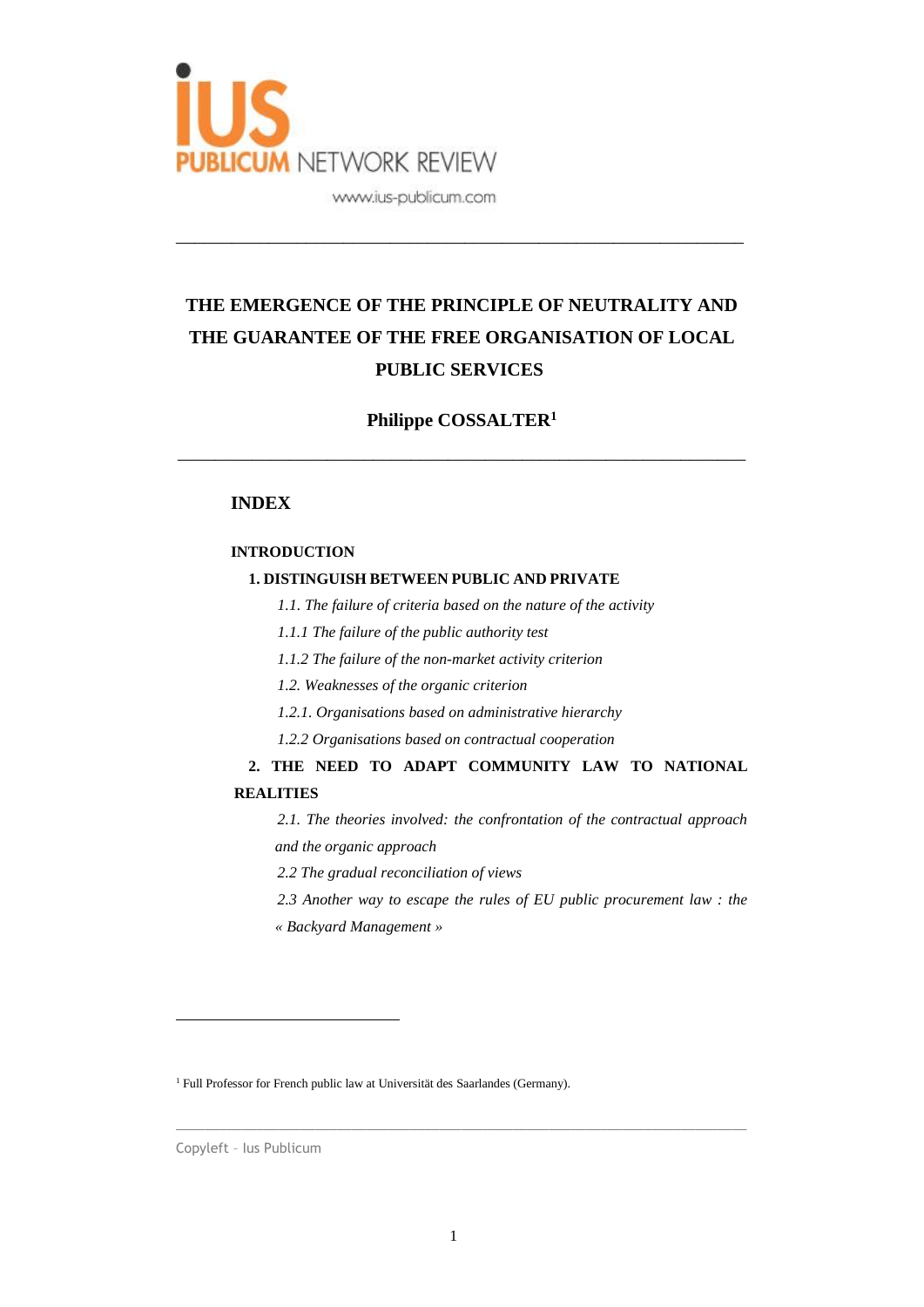

#### **INTRODUCTION**

German local authorities use the Stadtwerke<sup>2</sup>. Spanish local authorities have long favoured a mixed-economy societies model. Italian local authorities often use publicly owned companies. These organisational forms of the local public sector may seem neutral with regard to EU competition and procurement law. This is not the case: for more than twenty years, EU law on public procurement and concession contratcs has challenged the freedom of Member States to organise their own Public sector. Many relationships between Public Authorities are likely to be classified as public procurement contracts or concessions contracts under EU law. This is the case for certain forms of inter-municipal cooperation, collaboration contracts between public authorities or the technical support provided by the State to local authorities.

\_\_\_\_\_\_\_\_\_\_\_\_\_\_\_\_\_\_\_\_\_\_\_\_\_\_\_\_\_\_\_\_\_\_\_\_\_\_\_\_\_\_\_\_\_\_\_\_\_\_\_\_\_\_\_\_\_\_\_\_\_

EU law is, however, imbued with a principle of neutrality with regard to the methods of managing services of general interest, the concrete expression of which has only appeared very recently <sup>3</sup>. The latest directives on contracts and concessions were intended to guarantee this principle of neutrality. In its communication to the European Parliament, the Commission presents the reform of EU public procurement directives as a way of ensuring the neutrality of the choice of organisation of public services : « The new rules will ensure

 $\_$  ,  $\_$  ,  $\_$  ,  $\_$  ,  $\_$  ,  $\_$  ,  $\_$  ,  $\_$  ,  $\_$  ,  $\_$  ,  $\_$  ,  $\_$  ,  $\_$  ,  $\_$  ,  $\_$  ,  $\_$  ,  $\_$  ,  $\_$  ,  $\_$  ,  $\_$  ,  $\_$  ,  $\_$  ,  $\_$  ,  $\_$  ,  $\_$  ,  $\_$  ,  $\_$  ,  $\_$  ,  $\_$  ,  $\_$  ,  $\_$  ,  $\_$  ,  $\_$  ,  $\_$  ,  $\_$  ,  $\_$  ,  $\_$  ,

Copyleft – Ius Publicum

<sup>2</sup> This article is a reviewed version of a chapter: « The principles of public-public cooperation » in S. DE LA ROSA, P. VALCARCEL FERNANDEZ (eds. by), *Principles of public contracts in Europe*, Bruylant, (coll. « Droit administratif / Administrative law », n° 30), Bruxelles, 2022, pp. 535-554.

<sup>3</sup> Commission of the European Communities, *Green Paper on Servoices of General Interest*, Bruxelles, 21 May 2003, COM(2003) 270 final, pts. 79 s. ; Communication from the Commission, *Services of General Interest in Europe*, 20 September 2000, COM 2000(580) final and Conclusions of the Presidency – Nice European Council 7, 8 and 9 December 2000. Commission of the European Communities, *Report to the Laeken European Council: Services of General Interest*, Bruxelles, 17 October 2001, COM (2001) 598 final.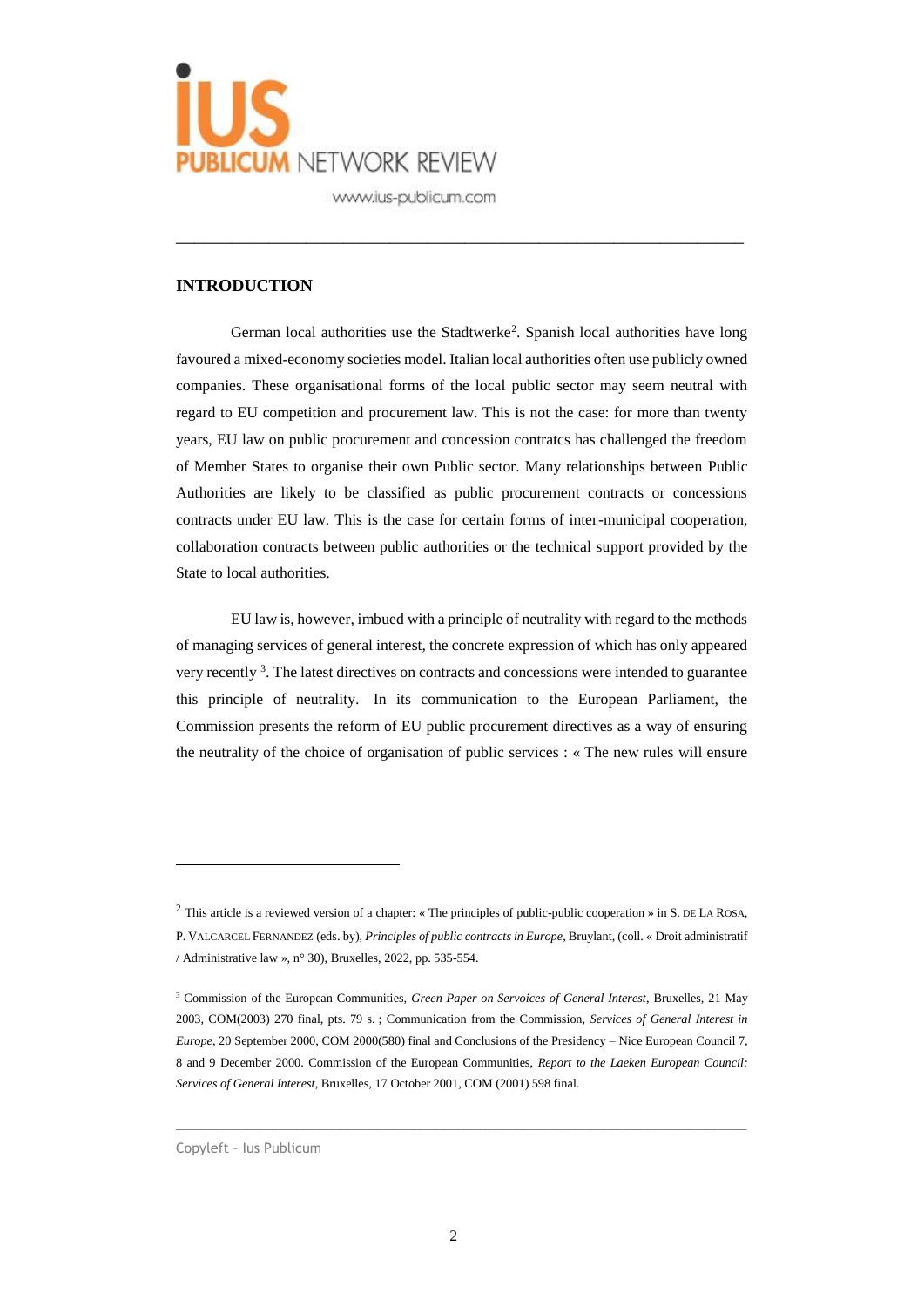

that the application of public procurement rules will not interfere with the freedom of public authorities to decide how to organise and carry out their public service tasks  $\frac{1}{2}$ . The only principle of neutrality enshrined in the primary EU law concerns the "system of ownership" of undertakings, enshrined in Article 295 (ex 222) of the EC Treaty. Thus, "the Community shall in no way call into question the public or private status of undertakings entrusted with missions of general interest, and shall not therefore impose any privatisation"<sup>5</sup>. For the Commission, such respect "for national choices of economic and social organisation is nothing other than an expression of the principle of subsidiarity" <sup>6</sup>.

\_\_\_\_\_\_\_\_\_\_\_\_\_\_\_\_\_\_\_\_\_\_\_\_\_\_\_\_\_\_\_\_\_\_\_\_\_\_\_\_\_\_\_\_\_\_\_\_\_\_\_\_\_\_\_\_\_\_\_\_\_

The combined reading of Articles 86 and 295 of the EC Treaty would guarantee the free determination of management methods<sup>7</sup>: the State is free to determine the level of public service obligations it imposes on an activity and to determine the form that the service operator will adopt.

However, this principle of neutrality under Article 295 does not in itself guarantee that the State is free to directly operate the public activities it has defined, once it creates a legally separate entity.

 $\_$  ,  $\_$  ,  $\_$  ,  $\_$  ,  $\_$  ,  $\_$  ,  $\_$  ,  $\_$  ,  $\_$  ,  $\_$  ,  $\_$  ,  $\_$  ,  $\_$  ,  $\_$  ,  $\_$  ,  $\_$  ,  $\_$  ,  $\_$  ,  $\_$  ,  $\_$  ,  $\_$  ,  $\_$  ,  $\_$  ,  $\_$  ,  $\_$  ,  $\_$  ,  $\_$  ,  $\_$  ,  $\_$  ,  $\_$  ,  $\_$  ,  $\_$  ,  $\_$  ,  $\_$  ,  $\_$  ,  $\_$  ,  $\_$  ,

<sup>4</sup> Communication from the Commission, 20 December 2011, « A Quality Framework for Services of General Interest in Europe », COM(2011) 900 final, 1.2.

<sup>5</sup> Commission of the European Communities, *Communication* of 11 September 1996, *Services of general interest in Europe*, COM (96) 443 final, pt. 16. Translated by the author from the french version.

<sup>&</sup>lt;sup>6</sup> *Ibid*, pt. 17. Translated by the author from the french version.

<sup>7</sup> « Il résulte… de la lecture des articles 86 et 295 du traité qu'il appartient aux seuls États membres de définir le périmètre de leur secteur public et de choisir le mode d'exercice approprié des missions de service public, qu'ils considèrent essentielles pour la conduite de leur action ». Conseil d'État, Rapport public 2002, *Collectivités publiques et concurrence*, Paris, La Documentation française, *EDCE* n° 53, pp. 215-457, p. 341.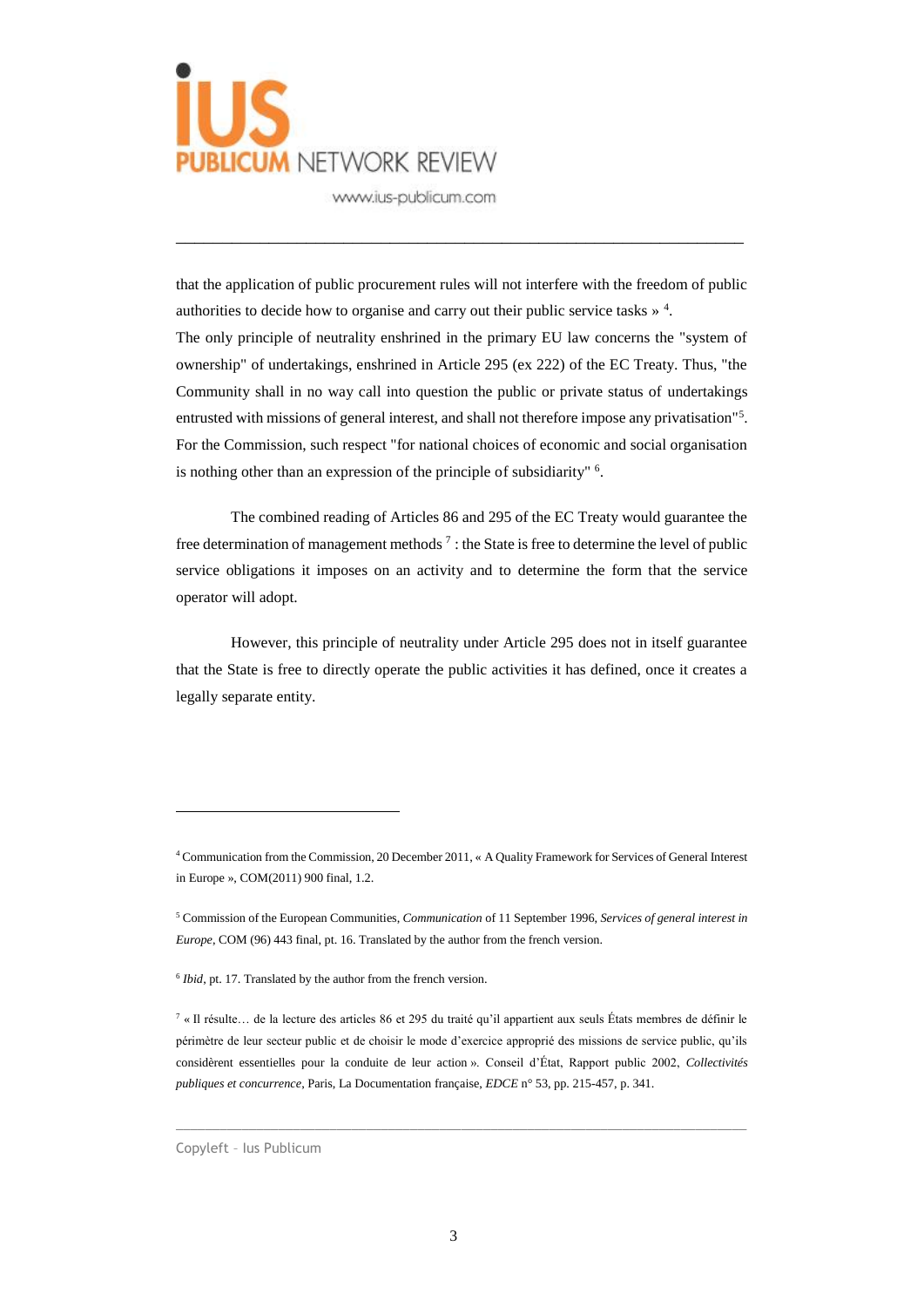

The neutrality principle enshrined in Article 295 is an *a minima* principle that has been interpreted broadly. A literal reading of Article 295 only implies that public authorities are free to intervene in the management of SGEIs through public law entities, without these entities benefiting from a privilege in the award of the contract. This is the sense in which the principle is set out by the Commission in 2000: "neutrality as regards the ownership, public or private, of companies is guaranteed by Article 295 of the EC Treaty. ... the Commission is not concerned with whether the undertakings responsible for providing services of general interest should be public or private. There is therefore no need to privatise public undertakings... "<sup>8</sup>.

\_\_\_\_\_\_\_\_\_\_\_\_\_\_\_\_\_\_\_\_\_\_\_\_\_\_\_\_\_\_\_\_\_\_\_\_\_\_\_\_\_\_\_\_\_\_\_\_\_\_\_\_\_\_\_\_\_\_\_\_\_

According to the broad interpretation subsequently adopted by the Commission, the principle of neutrality also means that a public law entity can manage an SGEI without having to compete for the management: the entity will have benefited from an award privilege. Thus, three years after its 2000 Communication on services of general interest, the Commission gives a new interpretation of the principle of neutrality: "As far as the participation of the State in the provision of services of general interest is concerned, it is for the public authorities to decide whether they provide these services directly through their own administration or whether they entrust the service to a third party (public or private entity)"<sup>9</sup>. For the French Council of State, the principle of neutrality now constitutes "a principle of freedom for the public entity to choose the mode of organisation, whether internalised or not, of the public service" <sup>10</sup>. According to some authors, the choice of management method is an

 $\_$  ,  $\_$  ,  $\_$  ,  $\_$  ,  $\_$  ,  $\_$  ,  $\_$  ,  $\_$  ,  $\_$  ,  $\_$  ,  $\_$  ,  $\_$  ,  $\_$  ,  $\_$  ,  $\_$  ,  $\_$  ,  $\_$  ,  $\_$  ,  $\_$  ,  $\_$  ,  $\_$  ,  $\_$  ,  $\_$  ,  $\_$  ,  $\_$  ,  $\_$  ,  $\_$  ,  $\_$  ,  $\_$  ,  $\_$  ,  $\_$  ,  $\_$  ,  $\_$  ,  $\_$  ,  $\_$  ,  $\_$  ,  $\_$  ,

<sup>8</sup> Communication de la Commission, 20 septembre 2000, précitée.

<sup>9</sup> Commission of the European Communities, *Green Paper on Servoices of General Interest*, Bruxelles, 21 May 2003, COM(2003) 270 final, pt. 79.

<sup>10</sup> Conseil d'État, Rapport public 2002, *Collectivités publiques et concurrence*, Paris, La Documentation française, *EDCE* n° 53, pp. 215-457, p. 341 : « a principle of freedom for the public entity to choose the mode of organisation, whether internalised or not, of the public service » (un principe de liberté de la personne publique pour choisir le mode d'organisation, internalisé ou non, du service public).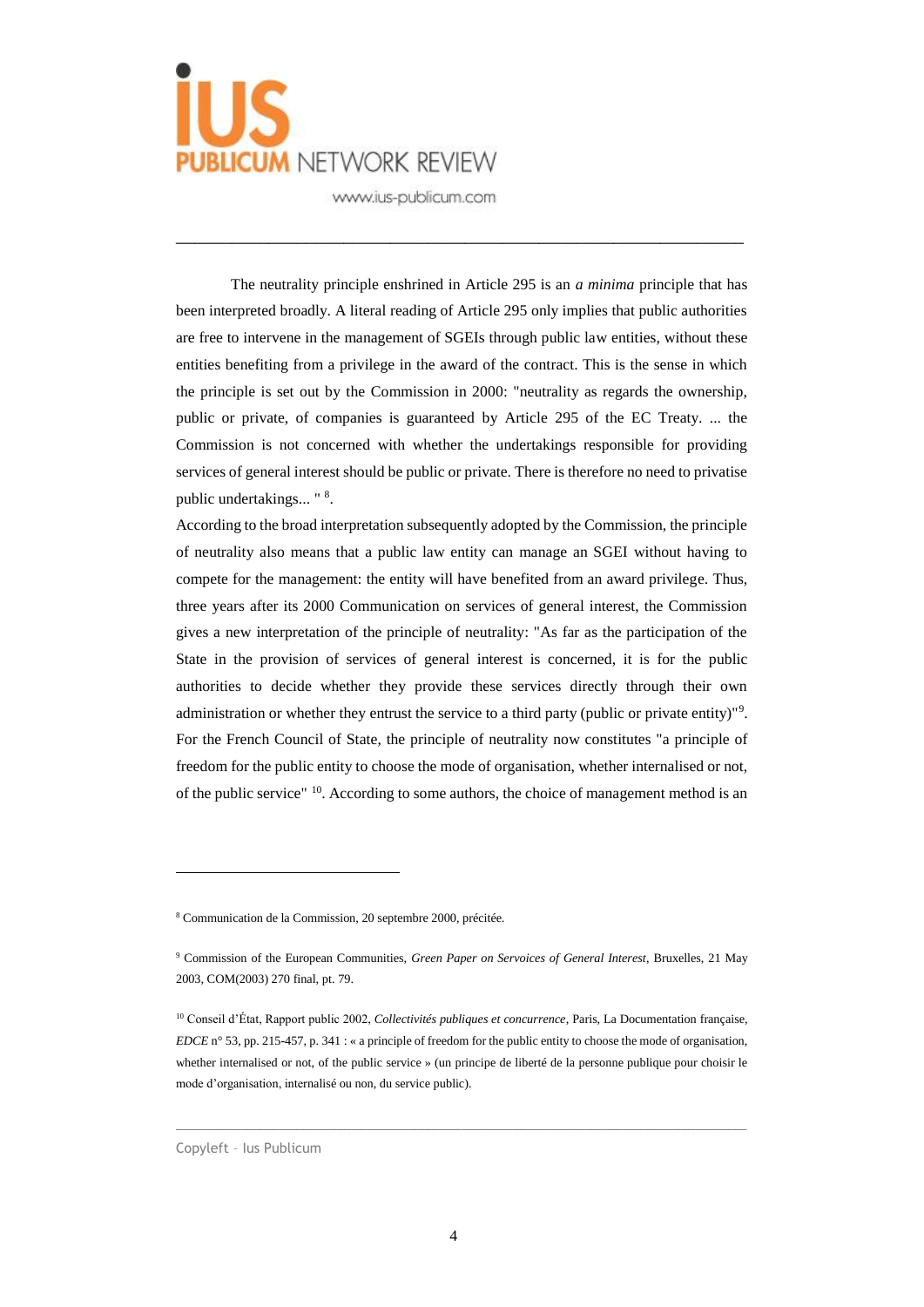

act of public authority  $11$  which must remain outside the sphere of application of competition  $law<sup>12</sup>$ .

\_\_\_\_\_\_\_\_\_\_\_\_\_\_\_\_\_\_\_\_\_\_\_\_\_\_\_\_\_\_\_\_\_\_\_\_\_\_\_\_\_\_\_\_\_\_\_\_\_\_\_\_\_\_\_\_\_\_\_\_\_

This principle of free determination of management methods had no textual basis until the entry into force of Directives  $2014/23$  <sup>13</sup> and  $2014/24$  <sup>14</sup>. It was the result of a free interpretation by the Commission, which was obviously received very favourably by the national authorities. But the Commission's interpretations were in no way binding on the European Court of Justice, and the principle of neutrality, in its broad interpretation, was never enshrined in case law. Some authors  $15$  have highlighted the enigmatic developments of Advocate General La Pergola, who considers, in his conclusions on the BFI Holding judgment, that "the aspect relating to the freedom of a public authority to organise its structure in such a way that it better meets the needs of the community does not seem to us to be a question worth considering. The choice of an organisational model by a public authority cannot, in any case, allow the application of provisions intended to govern another welldefined situation, consisting of the provision of a service by an individual to a public authority

 $\_$  ,  $\_$  ,  $\_$  ,  $\_$  ,  $\_$  ,  $\_$  ,  $\_$  ,  $\_$  ,  $\_$  ,  $\_$  ,  $\_$  ,  $\_$  ,  $\_$  ,  $\_$  ,  $\_$  ,  $\_$  ,  $\_$  ,  $\_$  ,  $\_$  ,  $\_$  ,  $\_$  ,  $\_$  ,  $\_$  ,  $\_$  ,  $\_$  ,  $\_$  ,  $\_$  ,  $\_$  ,  $\_$  ,  $\_$  ,  $\_$  ,  $\_$  ,  $\_$  ,  $\_$  ,  $\_$  ,  $\_$  ,  $\_$  ,

<sup>&</sup>lt;sup>11</sup> According to Jean-Marie Auby, the acts by which an administrative person determines the mode of organisation of a public service under its authority "are linked to an essential competence of the administrative person. They are based on what Bonnard calls 'the inalienable and discretionary right of the Administration to decide on the mode of organisation of public services'. J.M. AUBY, *La notion de concession et les rapports des collectivités locales et des établissements publics de l'électricité et du gaz dans la loi du 8 avril 1946*, CJEG, 1949, pp. 2 f., p. 8.

<sup>&</sup>lt;sup>12</sup> A. RACLET, *Droit communautaire des affaires et prérogatives de puissance publique nationales*, Paris, Dalloz (Coll. « Nouvelle bibliothèque de thèses »), 2002, p. 315.

<sup>13</sup> Directive 2014/23/Eu of the European Parliament and of the Council of 26 February 2014 *on the award of concession contracts*.

<sup>14</sup> Directive 2014/24/Eu Of The European Parliament And Of The Council of 26 February 2014 *on public procurement and repealing Directive 2004/18/EC*.

<sup>15</sup> See amonf others A.L. DURVIAUX, N. THIRION, *Les modes de gestion des services publics locaux, la réglementation relative au marchés publics et le droit communautaire*, *J.T.* 10 janvier 2004, n° 6122, pp. 17-27.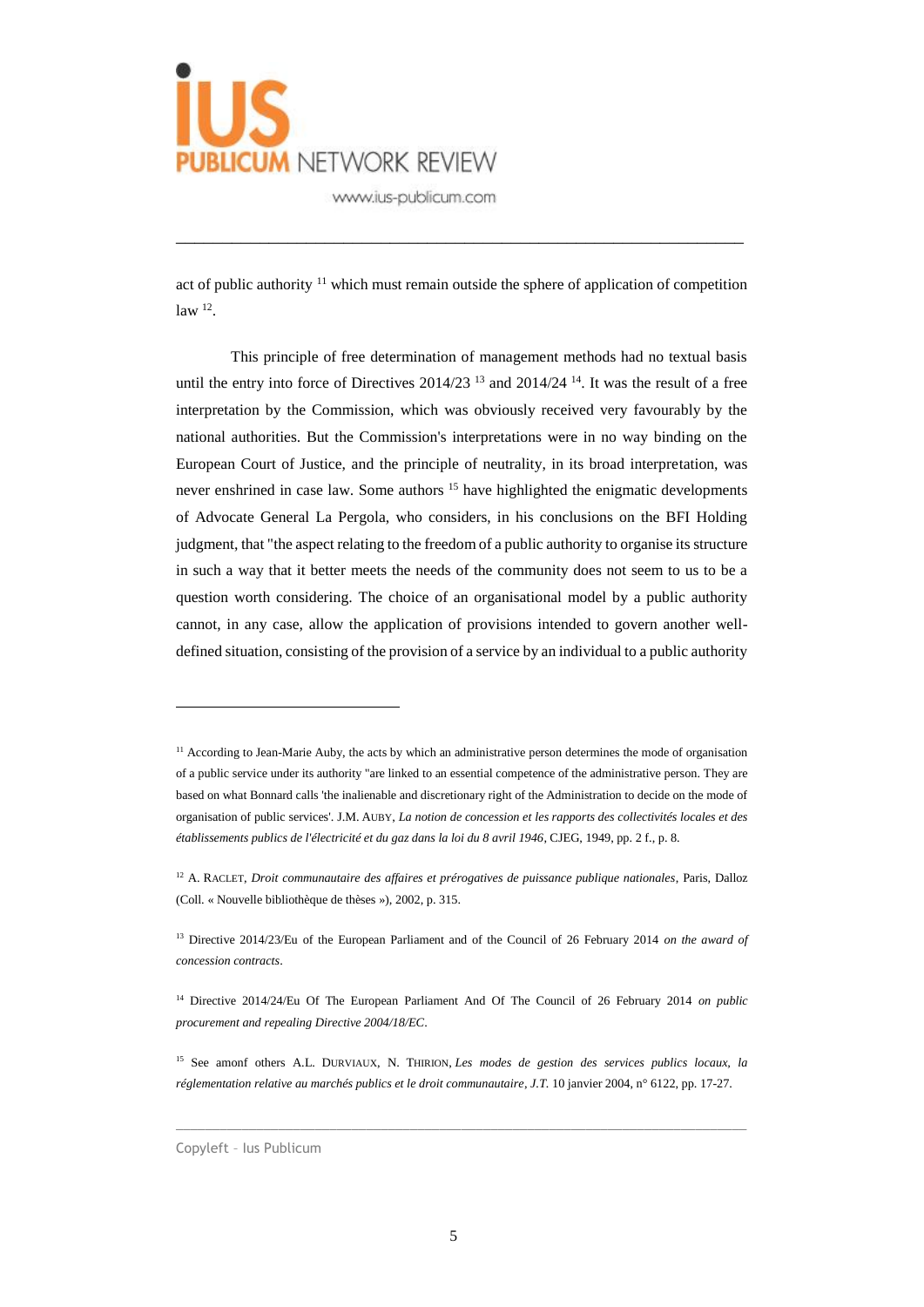

in return for remuneration.  $(...)$ <sup>16</sup>. While the principle seems to be established, no indication is given as to the concrete modalities of its application.

\_\_\_\_\_\_\_\_\_\_\_\_\_\_\_\_\_\_\_\_\_\_\_\_\_\_\_\_\_\_\_\_\_\_\_\_\_\_\_\_\_\_\_\_\_\_\_\_\_\_\_\_\_\_\_\_\_\_\_\_\_

But contrary to what Advocate General La Pergola suggests, the principle of neutrality is challenged by "the rules of the Treaty, and in particular those relating to competition and the internal market" referred to by the Commission in its 2000 Communication on services of general interest in Europe. These principles are, more specifically, the free movement of goods, the freedom of establishment and the freedom to provide services, as well as the principles that flow from them, such as equal treatment, nondiscrimination, mutual recognition, proportionality and transparency, which form the basis of the rules on competition  $17$ .

The principle of neutrality disappears as soon as the service is entrusted to a third party to the administration<sup>18</sup>. And EU law, attached to an "atomistic" vision of the administration, apprehends the notion of third party with particular acuity, and introduces competition into any organised relationship between two distinct legal persons $19$ . This particular insensitivity to the diversity of "institutional arrangements", as economists call them, increases the impact

 $\_$  ,  $\_$  ,  $\_$  ,  $\_$  ,  $\_$  ,  $\_$  ,  $\_$  ,  $\_$  ,  $\_$  ,  $\_$  ,  $\_$  ,  $\_$  ,  $\_$  ,  $\_$  ,  $\_$  ,  $\_$  ,  $\_$  ,  $\_$  ,  $\_$  ,  $\_$  ,  $\_$  ,  $\_$  ,  $\_$  ,  $\_$  ,  $\_$  ,  $\_$  ,  $\_$  ,  $\_$  ,  $\_$  ,  $\_$  ,  $\_$  ,  $\_$  ,  $\_$  ,  $\_$  ,  $\_$  ,  $\_$  ,  $\_$  ,

See also CJEC, 18 November 1999, *Teckal*, C-107/98, pt. 50.

Copyleft – Ius Publicum

<sup>16</sup> Opinion La Pergola, CJCE, 10 novembre 1998, *BFI Holding c. Communes d'Arnhem et de Rheden*, aff. C-360/96, rec. p. I-6821 ; *BJCP*, n° 2, p. 155, concl., note Gazin.

<sup>&</sup>lt;sup>17</sup> Directive 2004/18/EC of the European Parliament and of the Council of 31 March 2004 on the coordination of procedures for the award of public works contracts, public supply contracts and public service contracts, pt. 2.

<sup>18</sup> Commission of the European Communities, *Services of general interest*. Report to the Laeken European Council. COM (2001) 598 final, 17 October 2001, pt. 33 ; Commission of the European Communities, *Green Paper on Servoices of General Interest* , Bruxelles, 21 May 2003, COM(2003) 270 final, pt. 81.

<sup>&</sup>lt;sup>19</sup> «... procurement law becomes applicable, in principle, upon the conclusion of an agreement between two *separate persons*, in other words upon the coming into being of a *contract* ». Opinion Juliane Kokott 1st March 2005, CJCE, *Parking Brixen GmbH c/ Gemeinde Brixen et Stadtwerke Brixen AG*, C-458/03, pt. 43.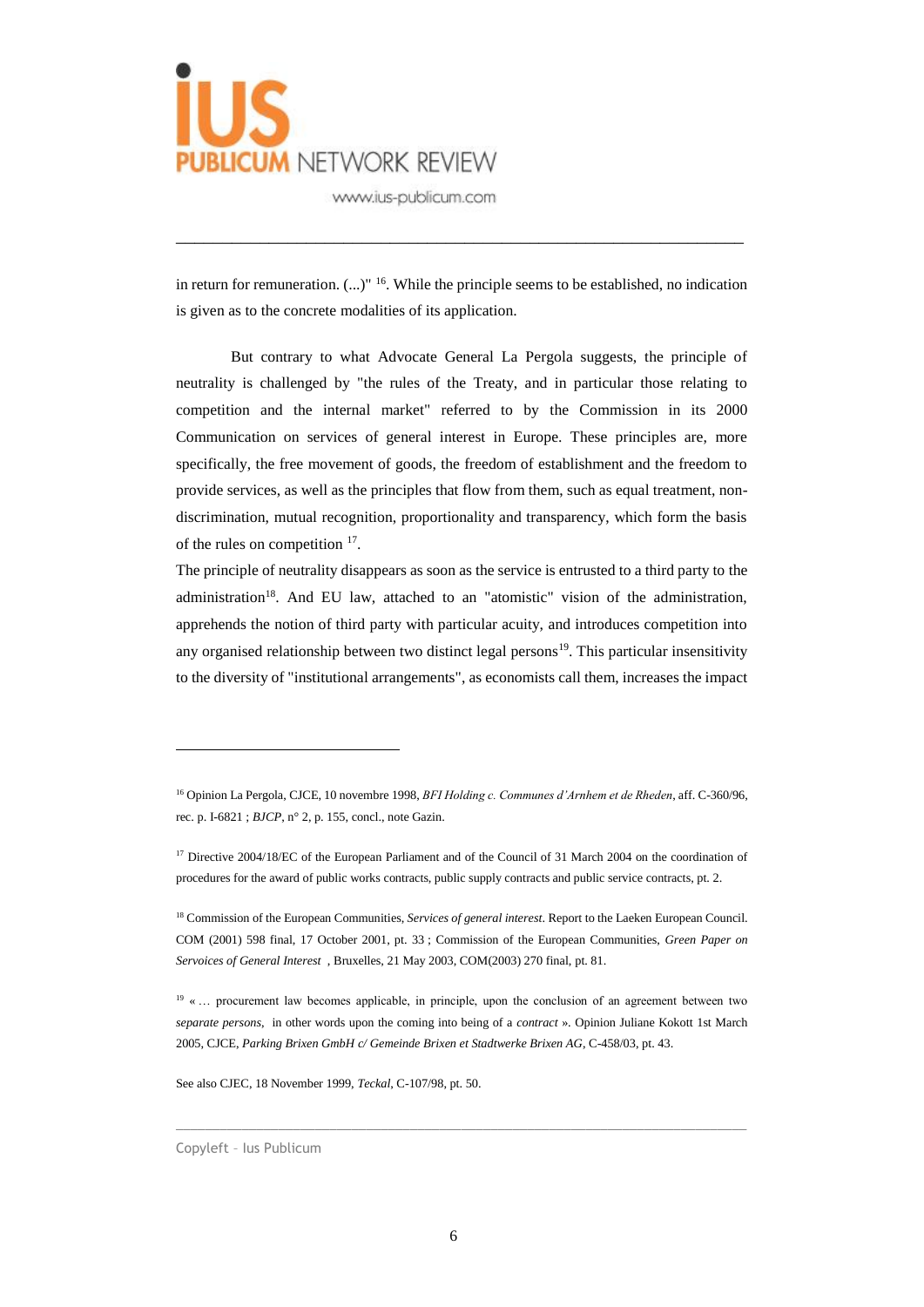

of competition well beyond the limits set by the Commission. It is worth noting the notable difference in the wording between the Commission's Communication to the Laeken European Council of 17 October 2001 and the *Green Paper* of 21 May 2003.

\_\_\_\_\_\_\_\_\_\_\_\_\_\_\_\_\_\_\_\_\_\_\_\_\_\_\_\_\_\_\_\_\_\_\_\_\_\_\_\_\_\_\_\_\_\_\_\_\_\_\_\_\_\_\_\_\_\_\_\_\_

In its Communication of 17 October 2001, the Commission notes that "as a general rule, Community legislation leaves Member States free to decide whether they wish to provide public services themselves, directly or indirectly (via other public entities), or whether they prefer to entrust this task to third parties". In the Green Paper, as we have seen (pt. 79), the Commission merely states that "it is for the public authorities to decide whether they provide these services directly through their own administration or whether they entrust the service to a third party (public or private entity)". In the latter case, there is no longer any reference to "indirect" management as opposed to delegation to "third parties". The two situations seem to be confused; there is here, if not a lack of clarity, at least an implicit desire to give the notion of third parties a maximum extension.

In the opposition between the notions of direct management (or "own administration") and management by third parties lies the misunderstanding of the principle of neutrality: a third party is any entity with a distinct legal personality. A public institution is therefore a "third party to the administration" and does not benefit from the principle of neutrality. Only unincorporated bodies are covered by the principle of neutrality in its "broad" sense. If this were not the case, the concept of an inter-organisational relationship (in house) would be useless. Advocate General Kokott in his opinion in Parking Brixen is explicit: " If the intention of the contracting authority … is to use an organisationally independent public undertaking, in particular one of its subsidiaries, the answer appears initially to be readily apparent. In accordance with the principle of the equal treatment of public and private undertakings, as defined in particular in Article 86(1) EC, public undertakings must not, subject to the exceptions contained in Article 86(2) EC, be treated any more favourably than private competitors. A contracting authority cannot therefore simply entrust the provision of services to an undertaking which it itself controls without first giving any consideration to

 $\_$  ,  $\_$  ,  $\_$  ,  $\_$  ,  $\_$  ,  $\_$  ,  $\_$  ,  $\_$  ,  $\_$  ,  $\_$  ,  $\_$  ,  $\_$  ,  $\_$  ,  $\_$  ,  $\_$  ,  $\_$  ,  $\_$  ,  $\_$  ,  $\_$  ,  $\_$  ,  $\_$  ,  $\_$  ,  $\_$  ,  $\_$  ,  $\_$  ,  $\_$  ,  $\_$  ,  $\_$  ,  $\_$  ,  $\_$  ,  $\_$  ,  $\_$  ,  $\_$  ,  $\_$  ,  $\_$  ,  $\_$  ,  $\_$  ,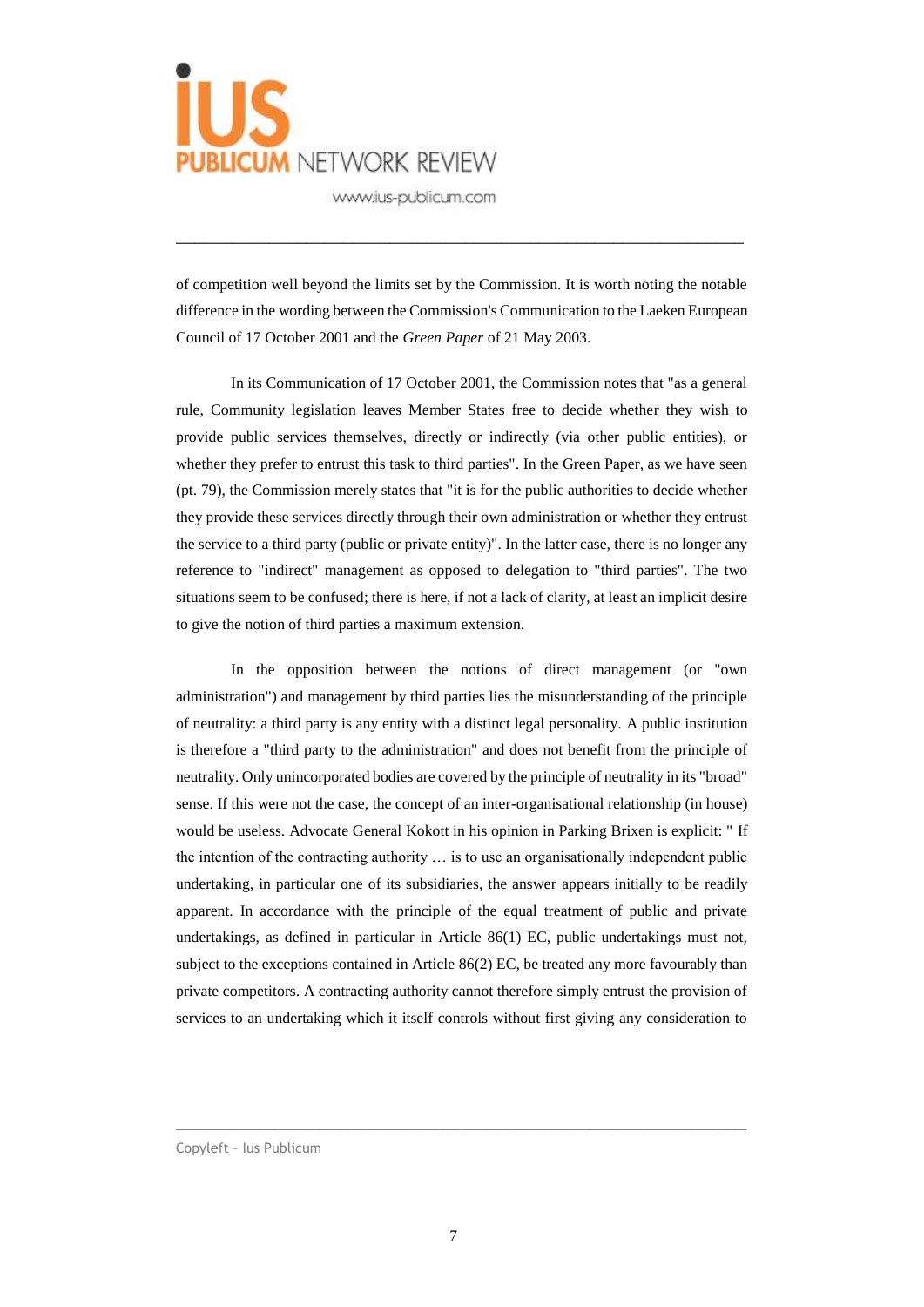

other possible tenderers or conducting a transparent selection procedure in order to do so "<sup>20</sup>. This principle of equal treatment only ceases to apply in cases of inter-organic relations or when the public authorities intervene " by using exclusively its own resources, that is to say by performing them in-house, without calling on legally independent – public or private – undertakings at all "<sup>21</sup>.

\_\_\_\_\_\_\_\_\_\_\_\_\_\_\_\_\_\_\_\_\_\_\_\_\_\_\_\_\_\_\_\_\_\_\_\_\_\_\_\_\_\_\_\_\_\_\_\_\_\_\_\_\_\_\_\_\_\_\_\_\_

But there are many different forms of contractual cooperation between public bodies<sup>22</sup>. The French Conseil d'Etat occasionally attempts to give substance to a theoretical analysis of the situation. In its annual report for 2002, after noting the great diversity of cooperation agreements between public entities, it attempts to give a general definition. For the Council, partnerships between public entities are agreements by which 'public partners are jointly involved in the implementation of the same public policy, on a strictly equal footing, and most often without financial exchanges<sup> $23$ </sup>. The Conseil d'Etat notes that in these cases there is no performance relationship, nor is there any remuneration of one authority for the services provided by the other. And the Conseil wonders "whether there are indeed reciprocal commitments and therefore contracts".

But identifying these contracts between public bodies, which are merely a means of performing a public service, is not easy, and Spain for instance has been condemned for exempting from competitive tendering all collaboration agreements (*convenios de* 

 $\overline{a}$ 

 $\_$  ,  $\_$  ,  $\_$  ,  $\_$  ,  $\_$  ,  $\_$  ,  $\_$  ,  $\_$  ,  $\_$  ,  $\_$  ,  $\_$  ,  $\_$  ,  $\_$  ,  $\_$  ,  $\_$  ,  $\_$  ,  $\_$  ,  $\_$  ,  $\_$  ,  $\_$  ,  $\_$  ,  $\_$  ,  $\_$  ,  $\_$  ,  $\_$  ,  $\_$  ,  $\_$  ,  $\_$  ,  $\_$  ,  $\_$  ,  $\_$  ,  $\_$  ,  $\_$  ,  $\_$  ,  $\_$  ,  $\_$  ,  $\_$  ,

<sup>&</sup>lt;sup>20</sup> Opinion of Advocate General Kokott delivered on 1<sup>st</sup> march 2005; CJCE, *Parking Brixen GmbH c/ Gemeinde Brixen et Stadtwerke Brixen AG*, aff. C-458/03, pt. 41.

<sup>21</sup> *Ibid*., pt. 42.

<sup>&</sup>lt;sup>22</sup> « Les virtualités d'application de pareille approche sont vertigineuses et même, d'une certaine manière, sans limite ». A.L. DURVIAUX, N. THIRION, *Les modes de gestion des services publics locaux, la réglementation relative au marchés publics et le droit communautaire*, cit., p. 21.

<sup>23</sup> Conseil d'État, Rapport public 2002, *Collectivités publiques et concurrence*, Paris, La Documentation française, *EDCE* n° 53, pp. 215-457, p. 326.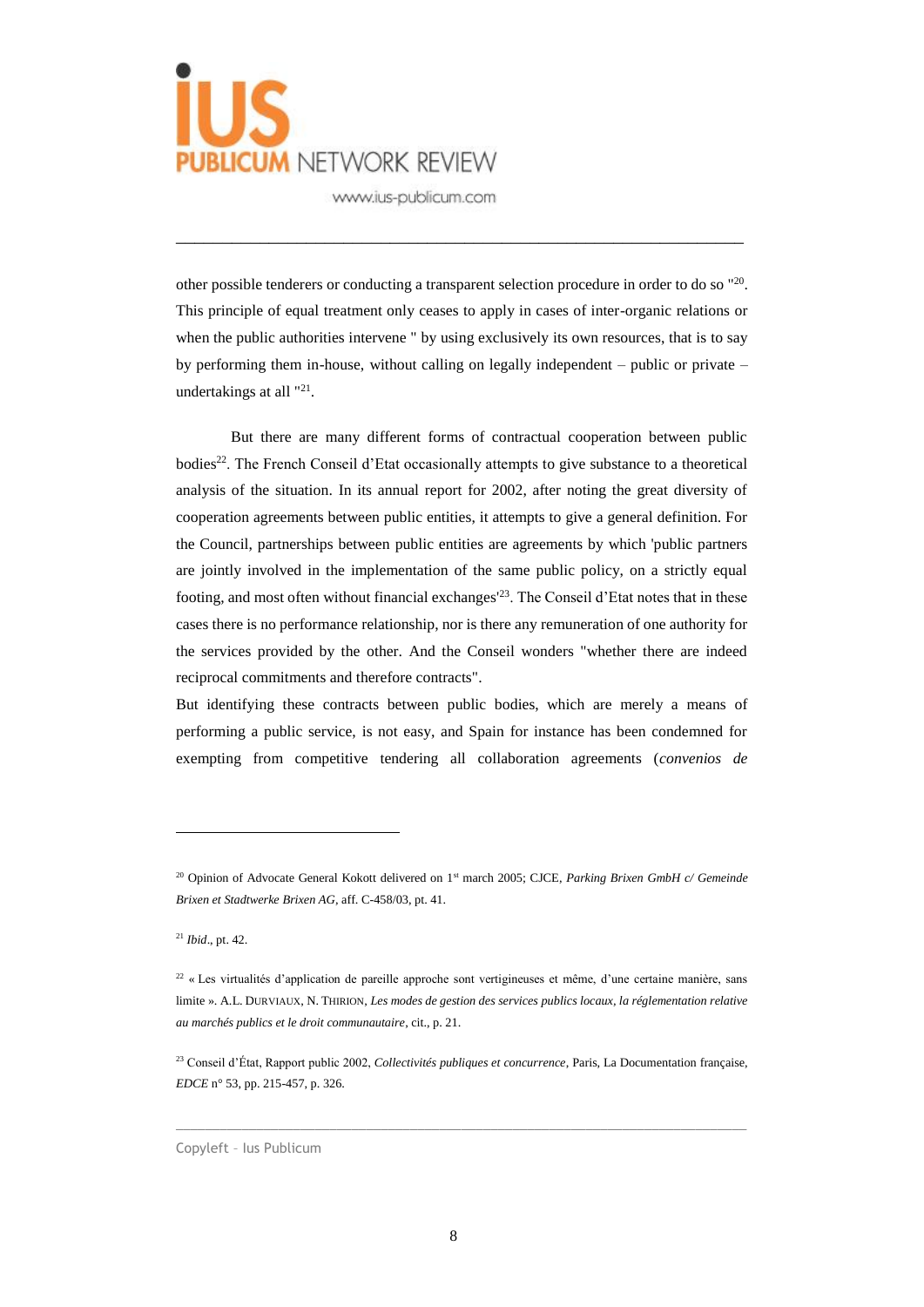

*colaboración*) whereby several public bodies make use of common resources without exchanging reciprocal services<sup>24</sup>. Another kind of relationship is subject to the principles of non-discrimination, equal treatment and transparency. This is the relationship of assistance between public authorities. This form of technical assistance is a way of pooling public resources by providing aid in exchange for a fee that is usually symbolic. It is no longer a case of 'egalitarian' collaboration as identified by the Conseil d'Etat, but of assistance. This particular form of 'inter-institutional cooperation' <sup>25</sup> is nowadays a fundamental mechanism for structuring local public authorities in most Member States.

\_\_\_\_\_\_\_\_\_\_\_\_\_\_\_\_\_\_\_\_\_\_\_\_\_\_\_\_\_\_\_\_\_\_\_\_\_\_\_\_\_\_\_\_\_\_\_\_\_\_\_\_\_\_\_\_\_\_\_\_\_

Yet, the development of EU law on public procurement has taken place at the same time as a profound movement of administrative reform in Europe and all over the world. The expressions of this administrative reform are too numerous to mention. The three main aspects of public administration reform have been, firstly the reduction of the State's involvment in economy through a fairly rapid withdrawal from the industrial sector and a massive privatisation policy. Secondly, a modernisation of structures was carried out through formal privatisation, the creation of agencies, the contractualisation of internal relations

 $\_$  ,  $\_$  ,  $\_$  ,  $\_$  ,  $\_$  ,  $\_$  ,  $\_$  ,  $\_$  ,  $\_$  ,  $\_$  ,  $\_$  ,  $\_$  ,  $\_$  ,  $\_$  ,  $\_$  ,  $\_$  ,  $\_$  ,  $\_$  ,  $\_$  ,  $\_$  ,  $\_$  ,  $\_$  ,  $\_$  ,  $\_$  ,  $\_$  ,  $\_$  ,  $\_$  ,  $\_$  ,  $\_$  ,  $\_$  ,  $\_$  ,  $\_$  ,  $\_$  ,  $\_$  ,  $\_$  ,  $\_$  ,  $\_$  ,

<sup>24</sup> CJEC, 13 January 2005, *Commission c/ Royaume d'Espagne*, aff. C-84/03, concl. Kokott ; *Contrats Marchés publ*., mars 2005, n° 3, comm. n° 69 Zimmer (Willy).

<sup>25</sup> See for a more complete theoretical account of this concept P. COSSALTER, *Les délégations d'activités publiques dans l'Union européenne*, Thèse, Paris II, 2005, tome 1, pp. 484 s.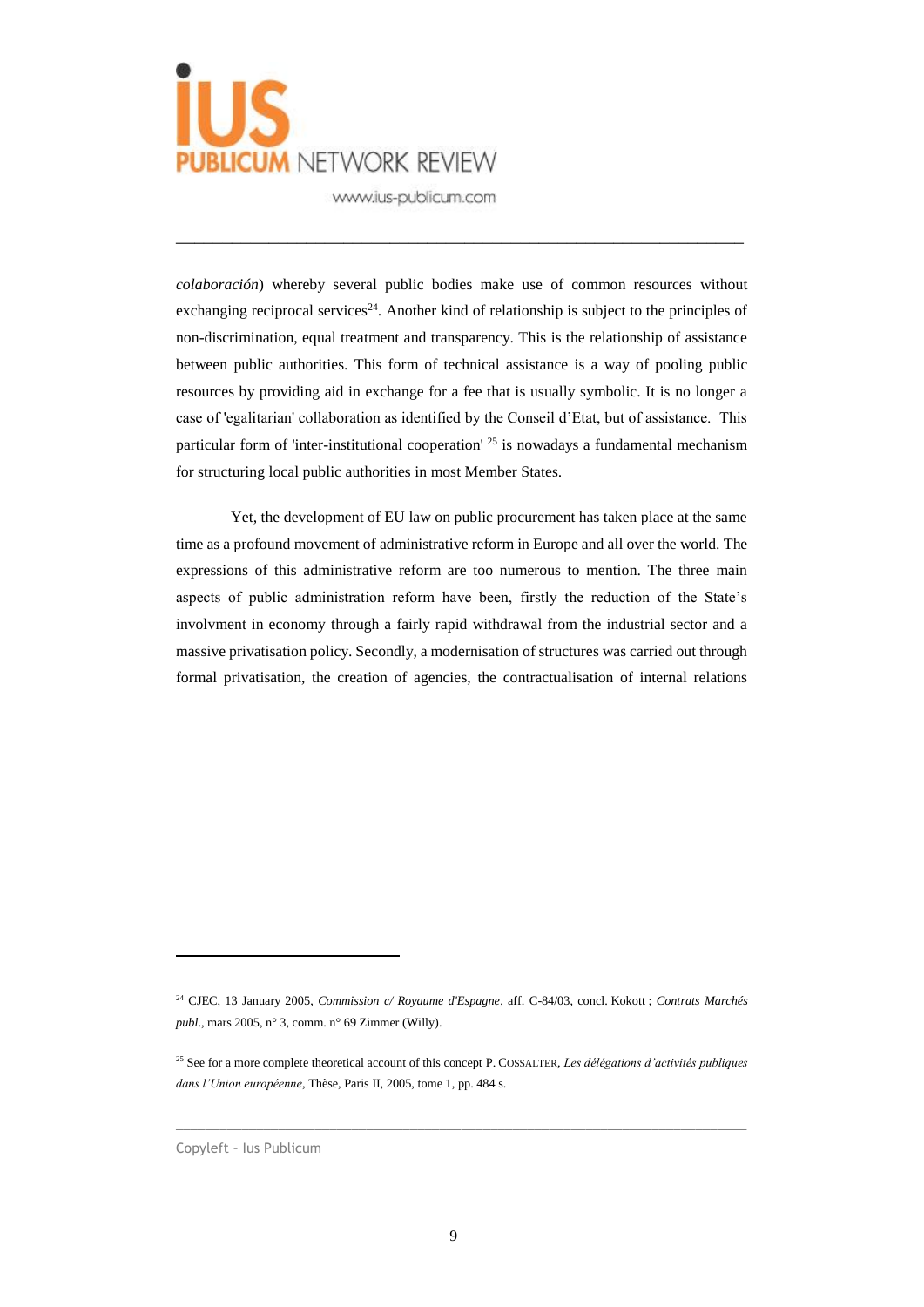

within the administration  $^{26}$  and the reform of the labour relations law  $^{27}$  <sup>28</sup>. Thirdly a reform of its relations with citizens is embodied in a renewed definition of the relationship between the provider of public services and the user becoming a consumer  $29$ .

\_\_\_\_\_\_\_\_\_\_\_\_\_\_\_\_\_\_\_\_\_\_\_\_\_\_\_\_\_\_\_\_\_\_\_\_\_\_\_\_\_\_\_\_\_\_\_\_\_\_\_\_\_\_\_\_\_\_\_\_\_

The formal privatisation process, for exemple in Germany or in Italy, has made it very difficult to distinguish between the public and the private, between what is solely a matter of organisation of public authorities and what is a matter of diversification of the administration and its gradual incursion into the competitive sector.

If EU Directives n° 2014/23 and n° 2014/24 have, for the first time, provided a systematic response to the issue of contractual relations within the public sector, it is not certain that all situations are really considered and that real neutrality has been achieved.

 $\_$  ,  $\_$  ,  $\_$  ,  $\_$  ,  $\_$  ,  $\_$  ,  $\_$  ,  $\_$  ,  $\_$  ,  $\_$  ,  $\_$  ,  $\_$  ,  $\_$  ,  $\_$  ,  $\_$  ,  $\_$  ,  $\_$  ,  $\_$  ,  $\_$  ,  $\_$  ,  $\_$  ,  $\_$  ,  $\_$  ,  $\_$  ,  $\_$  ,  $\_$  ,  $\_$  ,  $\_$  ,  $\_$  ,  $\_$  ,  $\_$  ,  $\_$  ,  $\_$  ,  $\_$  ,  $\_$  ,  $\_$  ,  $\_$  ,

<sup>26</sup> See among many others: Y. FORTIN, *La contractualisation dans le secteur public des pays industrialisés depuis 1980 : hors du contrat point de salut ?*, in : Y. FORTIN, *La contractualisation dans le secteur public des pays industrialisés depuis 1980* , Paris, L'Harmattan (coll. « Logiques juridiques »), 1999, pp. 5-26. *Revue européenne de droit public*, numéro spécial hors série, 1994, *Privatisations et droit public*.

 $27$  This is notably the case in Italy, where a series of laws, initiated in 1993 with Law No. 29 of 3 February 1993, brings labour relations in the civil service under civil law. See in particular G. D'AURIA, H. ROCCHIO, chronique « *Italie* » in, *Annuaire européen d'administration publique*, 1998, n° XXI, p. 552.

 $^{28}$  Many of these changes explain the recent developments in French administrative law. See for a broad overview : J.B. AUBY, *La bataille de San Romano. Réflexions sur les évolutions récentes du droit administratif*, *AJDA* 2001, n° 114, pp. 912-926.

<sup>29</sup> For an analysis from the perspective of consumer law: J. AMAR, *De l'usager au consommateur de service public*, Aix-en-Provence, PUAM, 2001. The transformation of the relationship with the user cannot be reduced to this purely 'legal' aspect, and more generally concerns all the programmes intended to establish a relationship with the citizenconsumer based on the display of rights to the service and a guarantee of quality, in particular through the adoption of 'charters' (*Citizen's Charters*).

Copyleft – Ius Publicum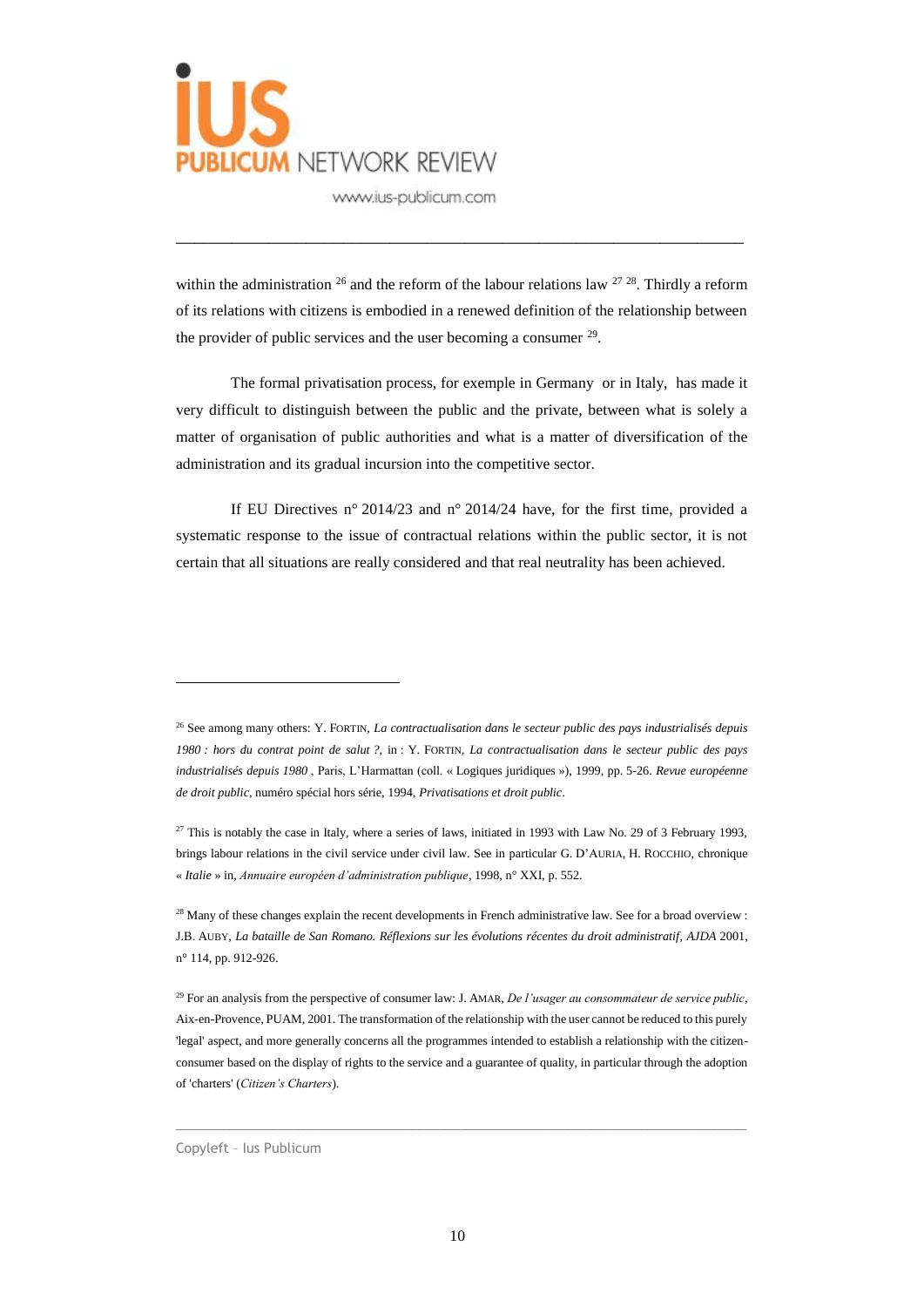

The distinction between the public and the private sector could be based neither on the excercise of public authority, nor on economic aspects (1). Therefore, the initial construction of the in-house theory was doomed to failure and had to be adapted to the different national realities. Thus, the Court was forced to accept, albeit incompletely, the principle of free organisation of local public services (2).

\_\_\_\_\_\_\_\_\_\_\_\_\_\_\_\_\_\_\_\_\_\_\_\_\_\_\_\_\_\_\_\_\_\_\_\_\_\_\_\_\_\_\_\_\_\_\_\_\_\_\_\_\_\_\_\_\_\_\_\_\_

#### **1. DISTINGUISH BETWEEN PUBLIC AND PRIVATE**

#### *1.1 The failure of criteria based on the nature of the activity*

#### *1.1.1 The failure of the public authority test*

EU law was built on the fundamental distinction between economic and noneconomic activities. This distinction only imperfectly covers the distinction between the public and private sectors. It does, however, provide the essential conceptual tools for placing properly regalian activities outside the market.

The distinction between the regalian and the market activities is obviously not unrelated to the laws of the various EU Member States. The Spanish law on public contracts (*Ley de Contratos del Sector Público* - LSCP), for example, distinguishes between activities that can only be directly exploited by the administration and those that can be entrusted to the private sector because they have "an economic content that makes them suitable for exploitation by private entrepreneurs" 30. In the same way, Italian academic literature has

 $\_$  ,  $\_$  ,  $\_$  ,  $\_$  ,  $\_$  ,  $\_$  ,  $\_$  ,  $\_$  ,  $\_$  ,  $\_$  ,  $\_$  ,  $\_$  ,  $\_$  ,  $\_$  ,  $\_$  ,  $\_$  ,  $\_$  ,  $\_$  ,  $\_$  ,  $\_$  ,  $\_$  ,  $\_$  ,  $\_$  ,  $\_$  ,  $\_$  ,  $\_$  ,  $\_$  ,  $\_$  ,  $\_$  ,  $\_$  ,  $\_$  ,  $\_$  ,  $\_$  ,  $\_$  ,  $\_$  ,  $\_$  ,  $\_$  ,

<sup>30</sup> Ley 9/2017, de 8 de noviembre, *de Contratos del Sector Público*, transposant la directive 2014/24/UE, art. 284 § 1 : « 1. La Administración podrá gestionar indirectamente, mediante contrato de concesión de servicios, los servicios de su titularidad o competencia siempre que sean susceptibles de explotación económica por particulares. En ningún caso podrán prestarse mediante concesión de servicios los que impliquen ejercicio de la autoridad inherente a los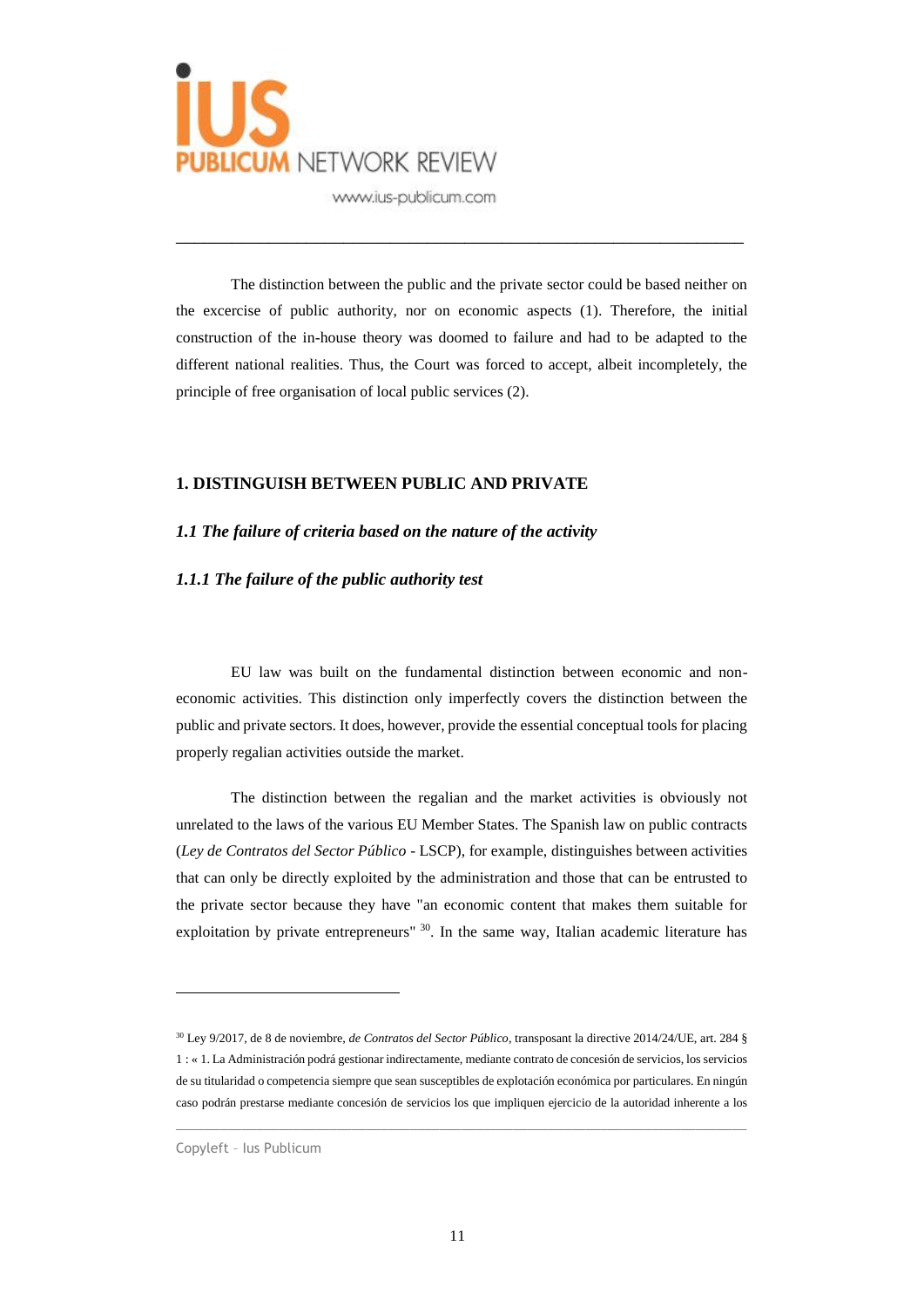

developed the distinction between public functions (*funzione pubbliche*) and public services (*servizi pubblici*) on the basis of the provisions of the Italian Criminal Code, which distinguish between persons entrusted with a "legislative, administrative or judicial public function" and those in charge of a public service  $31$ . According to the Italian Criminal Code, a public function is "the administrative function subject to the rules of public law and acts of authority and characterised by the formation and manifestation of the will of the public administration by means of powers of authority and certification". The public function always represents the exercise of public power understood as the sphere of the State's own legal capacity, its sovereignty  $32$  and implies the use of authority  $33$ . Public services, on the other hand, represent material, technical activities, including those of industrial production, made available to individuals to help them accomplish their ends  $34$ .

\_\_\_\_\_\_\_\_\_\_\_\_\_\_\_\_\_\_\_\_\_\_\_\_\_\_\_\_\_\_\_\_\_\_\_\_\_\_\_\_\_\_\_\_\_\_\_\_\_\_\_\_\_\_\_\_\_\_\_\_\_

 $\_$  ,  $\_$  ,  $\_$  ,  $\_$  ,  $\_$  ,  $\_$  ,  $\_$  ,  $\_$  ,  $\_$  ,  $\_$  ,  $\_$  ,  $\_$  ,  $\_$  ,  $\_$  ,  $\_$  ,  $\_$  ,  $\_$  ,  $\_$  ,  $\_$  ,  $\_$  ,  $\_$  ,  $\_$  ,  $\_$  ,  $\_$  ,  $\_$  ,  $\_$  ,  $\_$  ,  $\_$  ,  $\_$  ,  $\_$  ,  $\_$  ,  $\_$  ,  $\_$  ,  $\_$  ,  $\_$  ,  $\_$  ,  $\_$  ,

poderes públicos ». Cet article remplace l'article 155 al. 2 LCAP (Real Decreto Legislativo 2/2000, de 16 de junio, por el que se aprueba el texto refundido de la Ley de Contratos de las Administraciones Públicas). La disposition trouve son origine dans l'article 25 de la loi générale sur les ouvrages publics (Ley General de Obras Públicas) du 13 avril 1877 : « … *siempre que las obras pudieran ser objeto de explotación retribuida, salvo excepción expresa y formalmente justificada* ».

<sup>&</sup>lt;sup>31</sup> See currently Articles 357 and 358 of the Penal Code, amended by the Law of 26 April 1990, No. 86, modifying the offences of public officials against the public administration (Modifiche in tema di delitti dei pubblici ufficiali contro la pubblica amministrazione), GURI No. 97 of 27 April 1990.

<sup>32</sup> V. sur la notion de fonction publique B.G. MATTARELLA,voce « *L'attività* », in S. CASSESE, *Trattato di diritto amministrativo*, Milan, Giuffrè Editore, 2003, pp. 707-804.

<sup>33</sup> M.S. GIANNINI, *Diritto amministrativo*, Milan, Giuffrè, 1993, 3 rd ed. , vol 2, p. 16. See V. CERULLI IRELLI, *Corso di diritto amministrativ*o, nuova ed., Turin, Giappichelli, 1997, p. 48pp. 56 s.

<sup>34</sup> See U. POTOTSCHNIG, *I pubblici servizi*, Padoue, CEDAM, 1964, p. 169 et note 77.

Copyleft – Ius Publicum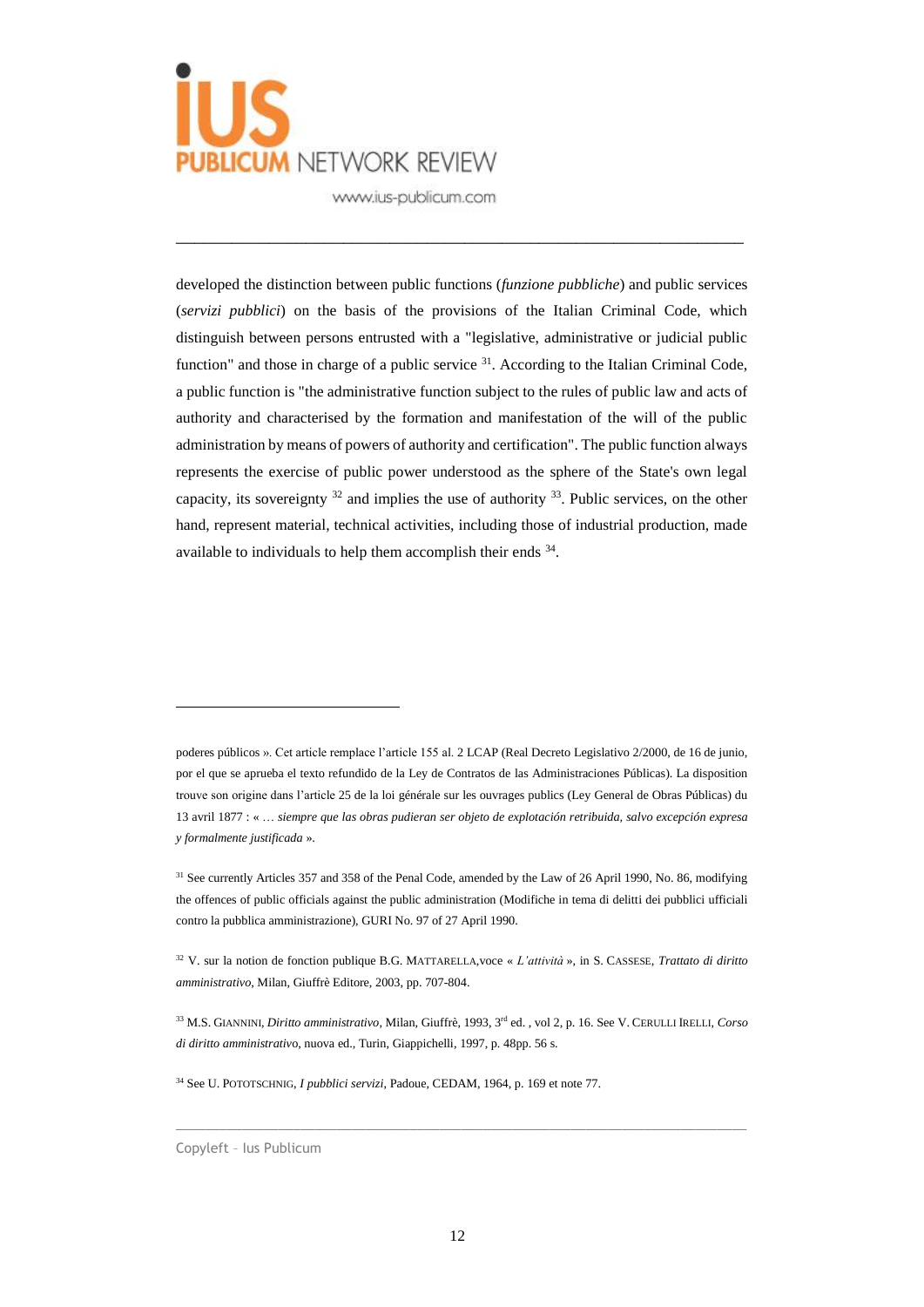

Spanish law retains this notion of 'public functions'. Thus, the Law on the Basis of the Local Regime  $(RBRL<sup>35</sup>)$ , in its article 92, paragraph 2, restricts the exercise of public functions to career civil servants: "public functions, the exercise of which is reserved exclusively for personnel subject to the status of civil servant, are those which involve the exercise of authority, public acts and compulsory legal advice (*asesoramiento legal preceptivo*), the functions of internal control of economic-financial and budgetary management, accounting and treasury, and in general those functions which, pursuant to this law, are reserved for civil servants for the best guarantee of objectivity, impartiality and independence in the exercise of the function"<sup>36</sup>.

\_\_\_\_\_\_\_\_\_\_\_\_\_\_\_\_\_\_\_\_\_\_\_\_\_\_\_\_\_\_\_\_\_\_\_\_\_\_\_\_\_\_\_\_\_\_\_\_\_\_\_\_\_\_\_\_\_\_\_\_\_

The majority of academic doctrine considers that the exercise of authority involves: the safety of public places, the good order of traffic and people on public roads, the protection and extinction of fires, and the discipline of town planning <sup>37</sup>. The Supreme Court (*Tribunal Supremo*), in several decisions<sup>38</sup> has confirmed the prohibition of outsourcing to the private sector the tax collection service, considered as a public function involving the exercise of authority.

The distinction between authority and service could have been used as a basis for dividing up what is outside the market in terms of public procurement law and what is subject

 $\_$  , and the set of the set of the set of the set of the set of the set of the set of the set of the set of the set of the set of the set of the set of the set of the set of the set of the set of the set of the set of th

<sup>38</sup> TS, 29 janvier 1990, *RJ*, n° 561; TS 5 mars 1993, *RJ*, n° 1555; TS 31 octobre 1997, *RJ*, n° 7242.

Copyleft – Ius Publicum

<sup>35</sup> Ley n° 7/1985, del 2 abril 1985, *Reguladora de las bases del régimen local*, « RBRL », *BOE*, nº 80 of 3 April 1985.

<sup>36</sup> Art. 92, al. 2 : « *Son funciones públicas, cuyo cumplimiento queda reservado exclusivamente a personal sujeto al estatuto funcionarial, las que impliquen ejercicio de autoridad, las de fe pública y asesoramiento legal preceptivo, las de control y fiscalización interna de la gestión económico-financiera y presupuestaria, las de contabilidad y tesorería y, en general, aquellas que, en desarrollo de la presente Ley, se reserven a los funcionarios para la mejor garantía de la objetividad, imparcialidad e independencia en el ejercicio de la función »*.

<sup>37</sup> A. KONINCKX FRASQUET, *La necessaria concreciòn del contrato de gestiòn de servicios públicos. Espacial referencia al ámbito municipal*, *REALA*, n° 279, janvier-avril 1999, pp. 177-211.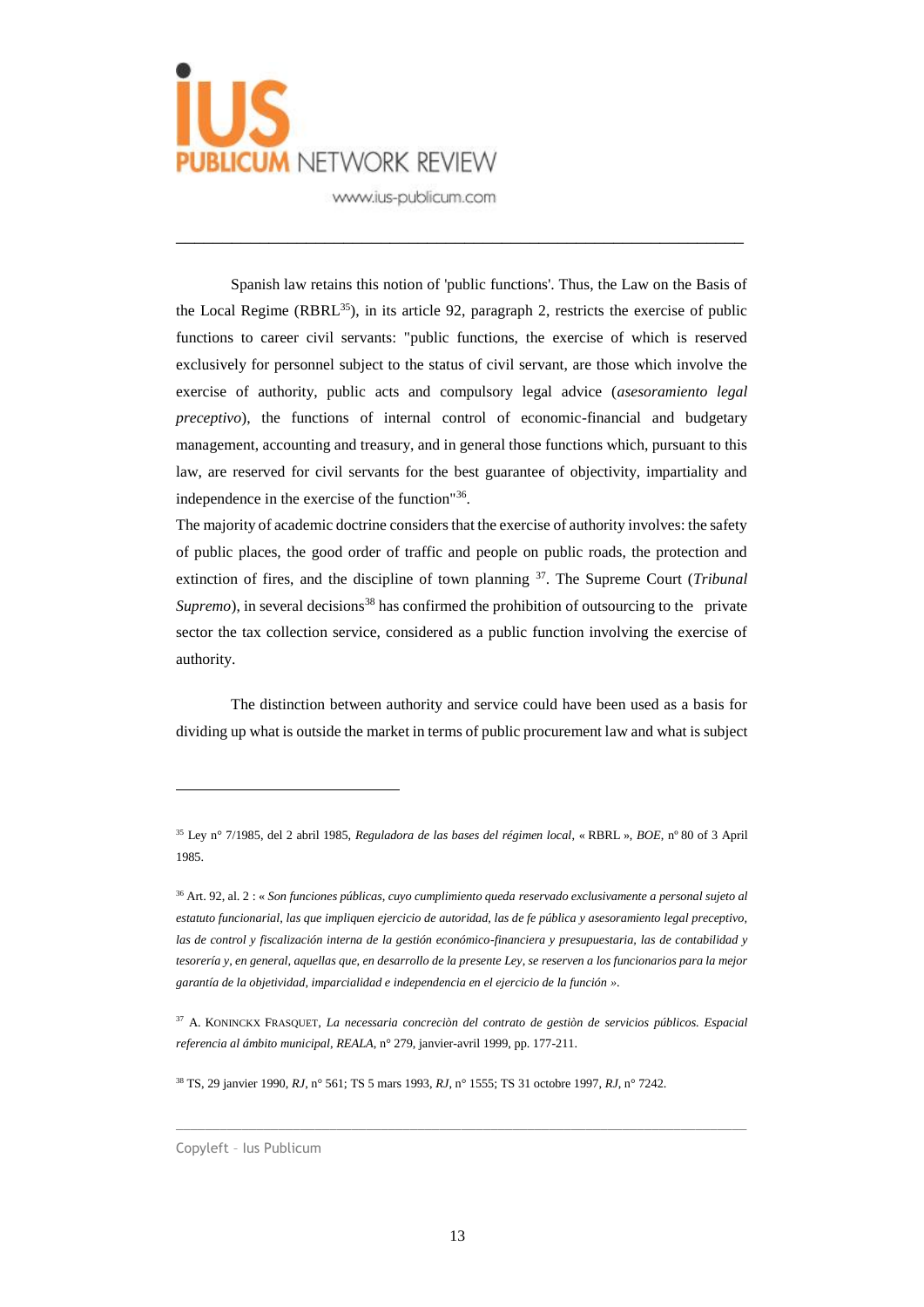

to the principles of competitive tendering. But this key is not effective for at least three reasons.

\_\_\_\_\_\_\_\_\_\_\_\_\_\_\_\_\_\_\_\_\_\_\_\_\_\_\_\_\_\_\_\_\_\_\_\_\_\_\_\_\_\_\_\_\_\_\_\_\_\_\_\_\_\_\_\_\_\_\_\_\_

Firstly, state intervention in the field of authority does not exclude services. Public procurement in the field of defence is the most striking example of this. Secondly, the boundary presented as watertight between authority and service has probably never been so impermeable. The development of public-private partnerships in all their forms now illustrates the fact that regalian activities are frequently subject to private sector intervention. Thirdly, and apart from the intervention of the private sector, the distinction between authority and service is itself debatable. While French administrative law doctrine, for instance, has long distinguished between police and public service, it is now undeniable for most authors that the police are a service to the population. The use of authority can therefore only be seen as a means, and not the definition of a particular end of the administration.

This is why the preservation of a 'protected space' allowing the public administration to abstract from the rules of public order has never been seriously undertaken by the member states.

#### *1.1.2 The failure of the non-market activity criterion*

Another way of distinguishing non-market administrative activity from market activities is the market character, as opposed to the regal or social functions  $39$ . As we have seen, Spanish law for instance distinguishes between activities that must remain in the hands of the administration and those that can be entrusted to the private sector because they are susceptible to economic exploitation. This distinction does not structure the scope of

 $\_$  , and the set of the set of the set of the set of the set of the set of the set of the set of the set of the set of the set of the set of the set of the set of the set of the set of the set of the set of the set of th

<sup>39</sup> CJEC, 17 février 1993, *Poucet et Pistre c/ AGF et Cancava*, aff. C-159/91 et C-160/91, rec. p. I-637. CJCE, 26 mars 1996, *Garcia*, aff. C-238/94, rec. p. I-1673 ; Laigre (Philippe), « Régimes de sécurité sociale et entreprise d'assurance », *Droit social* 1996, n° 7-8, pp. 705-718.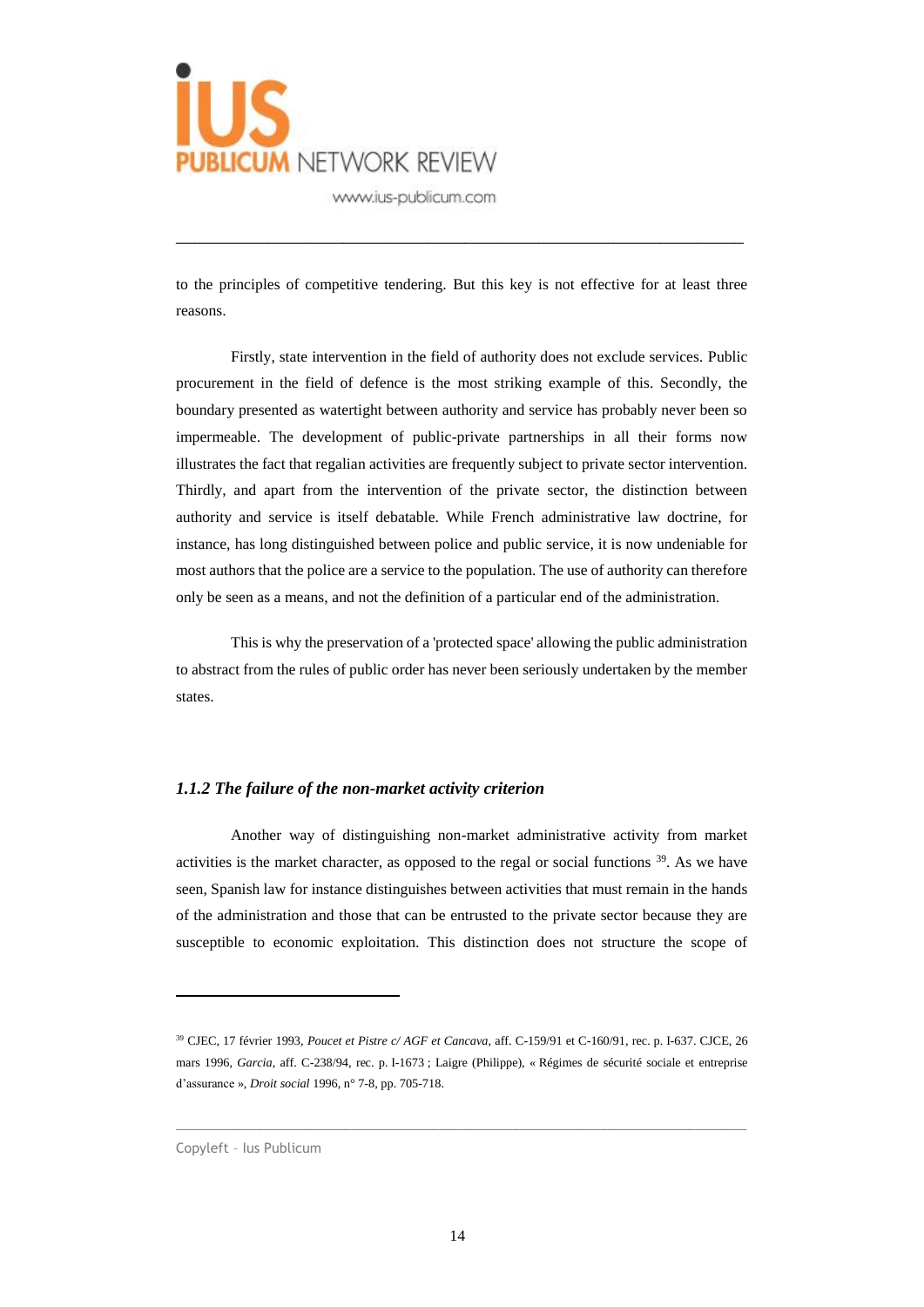

application of public procurement law but merely the (very theoretical) definition of activities that cannot be outsourced to the private sector.

\_\_\_\_\_\_\_\_\_\_\_\_\_\_\_\_\_\_\_\_\_\_\_\_\_\_\_\_\_\_\_\_\_\_\_\_\_\_\_\_\_\_\_\_\_\_\_\_\_\_\_\_\_\_\_\_\_\_\_\_\_

In France, the Conseil d'Etat has attempted to draw a distinction between market and non-market activities. It attempted this theoretical elaboration in two decisions, *Fondation Jean Moulin* <sup>40</sup> and *Commune d'Aix-en-Provence* <sup>41</sup> both of which were not followed up. In an attempt to systematise the cases in which the administration would not have to submit the award of a public contract to advertising and competition, the Conseil d'Etat identified three hypotheses, one of which is that the co-contractor is not "an operator in a competitive market", having regard to the nature of the activity in question and the particular conditions in which it is carried out. It is not appropriate here to analyse in depth the theoretical weakness of the reference to the "nature of the activity". The Conseil d'Etat often resorts to it to grant itself a margin of appreciation. However, the use of this indeterminate legal concept shows a notable inability to draw the boundaries of non-market activities. While it may be agreed that the social services at issue in the Jean Moulin case could perhaps justify the non-application of competition rules, by analogy with EU competition law, the opera services at issue in the Aix-en-Provence case can in no way justify a derogation from the application of EU law.

Apart from the very rare cases involving government or social activities, the intervention of a third party to the administration in the performance of a service cannot in principle be exempted from the rules on advertising and competition. The reference to the "nature of the activity" is not sufficient. This is why the French Conseil d'Etat tried to add a reference to the economic exchange: services provided free of charge or at a lower value than

 $\_$  , and the set of the set of the set of the set of the set of the set of the set of the set of the set of the set of the set of the set of the set of the set of the set of the set of the set of the set of the set of th

<sup>&</sup>lt;sup>40</sup> CE Ass., 23 octobre 2003, avis n° 369.315 « Fondation Jean Moulin », EDCE n° 55, pp. 209 s. E. FATÔME – L. RICHER, *La découverte, par le Conseil d'État, du contrat de « simple organisation » du service public*, ACCP n° 34, juin 2004, pp. 74-76. A. MÉNÉMÉNIS, *L'avis Fondation Jean Moulin et la commande publique : poursuite de la réflexion*, ACCP septembre 2004, p. 65.

<sup>41</sup> CE, Sect., 6 avril 2007, *Commune d'Aix-en-Provence*, n° 284736, rec.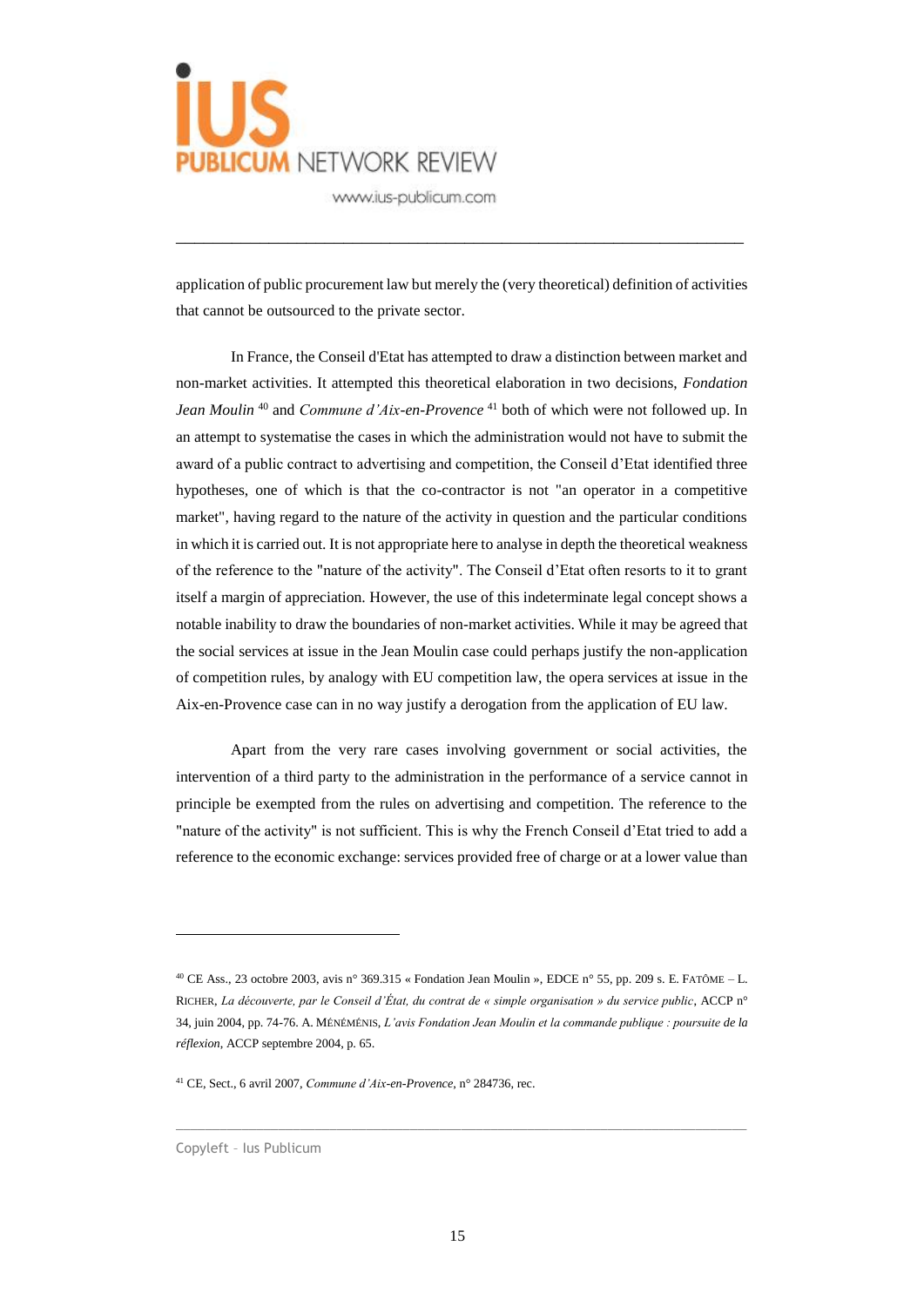

those of the market could have made it possible to derogate from the application of EU law on public procurement.

\_\_\_\_\_\_\_\_\_\_\_\_\_\_\_\_\_\_\_\_\_\_\_\_\_\_\_\_\_\_\_\_\_\_\_\_\_\_\_\_\_\_\_\_\_\_\_\_\_\_\_\_\_\_\_\_\_\_\_\_\_

Italian law does, in contrast, make a distinction between economic and noneconomic activities. Cultural and leisure activities, considered "exempt from an economic nature" (*prive di rilevanza economica*), can be outsourced directly to associations and foundations set up and in which local authorities participate<sup>42</sup>. However, it does not seem possible to entrust such activities without advertising and competition to structures other than associations or foundations controlled by public authorities. If Italian foundations can be entrusted with their tasks without advertising or competition, this is not only because of the nature of the activities in question, which cannot be determined a priori, as the Italian administrative courts point out  $43$ , but because of the specific nature of the foundations themselves, which are subject to a legal regime that differs from that of commercial companies <sup>44</sup>. It is therefore the legal form of the managing bodies and not the activity in

<sup>43</sup> See for instance : CS, Sez. V., n° 6529, 10 September 2010. Tar Puglia-Bari, Sez. I, n° 24, 5 January 2012.

<sup>44</sup> See Corte dei Conti, Sezione Regionale di Controllo per il Lazio, parere 151, 26 june 2013 : « il ricorrere di determinati elementi, e cioè la costituzione/partecipazione, da parte di uno o più enti pubblici, di una persona giuridica privata, finalizzata alla realizzazione di un fine pubblico con l'impiego di finanziamenti pubblici e con modalità di gestione e controllo direttamente collegabili alla volontà degli enti soci, rende, di fatto, la persona giuridica privata un semplice modulo organizzativo dell'ente pubblico socio, al pari di altre formule organizzative aventi parimenti natura pubblicistica (aziende speciali e istituzioni) » (*the existence of certain elements, namely the establishment/participation, by one or more public bodies, of a private legal person, the purpose of which is to achieve a public aim with the use of public funds and with management and control methods directly linked to the will of the member bodies, effectively makes the private legal person a simple organisational module of the public member body, like other organisational formulas having an equally public nature (special companies and institutions*).

Copyleft – Ius Publicum

 $\overline{a}$ 

 $\_$  , and the set of the set of the set of the set of the set of the set of the set of the set of the set of the set of the set of the set of the set of the set of the set of the set of the set of the set of the set of th

 $42$  Testo unico delle leggi sull'ordinamento degli enti locali approvato con Decreto legislativo 18 agosto 2000, n. 267, art. 30, art. 113-bis : « Gli enti locali possono procedere all'affidamento diretto dei servizi culturali e del tempo libero anche ad associazioni e fondazioni da loro costituite o partecipate » (Local authorities may also directly entrust cultural and leisure services to associations and foundations they have set up or in which they have an interest).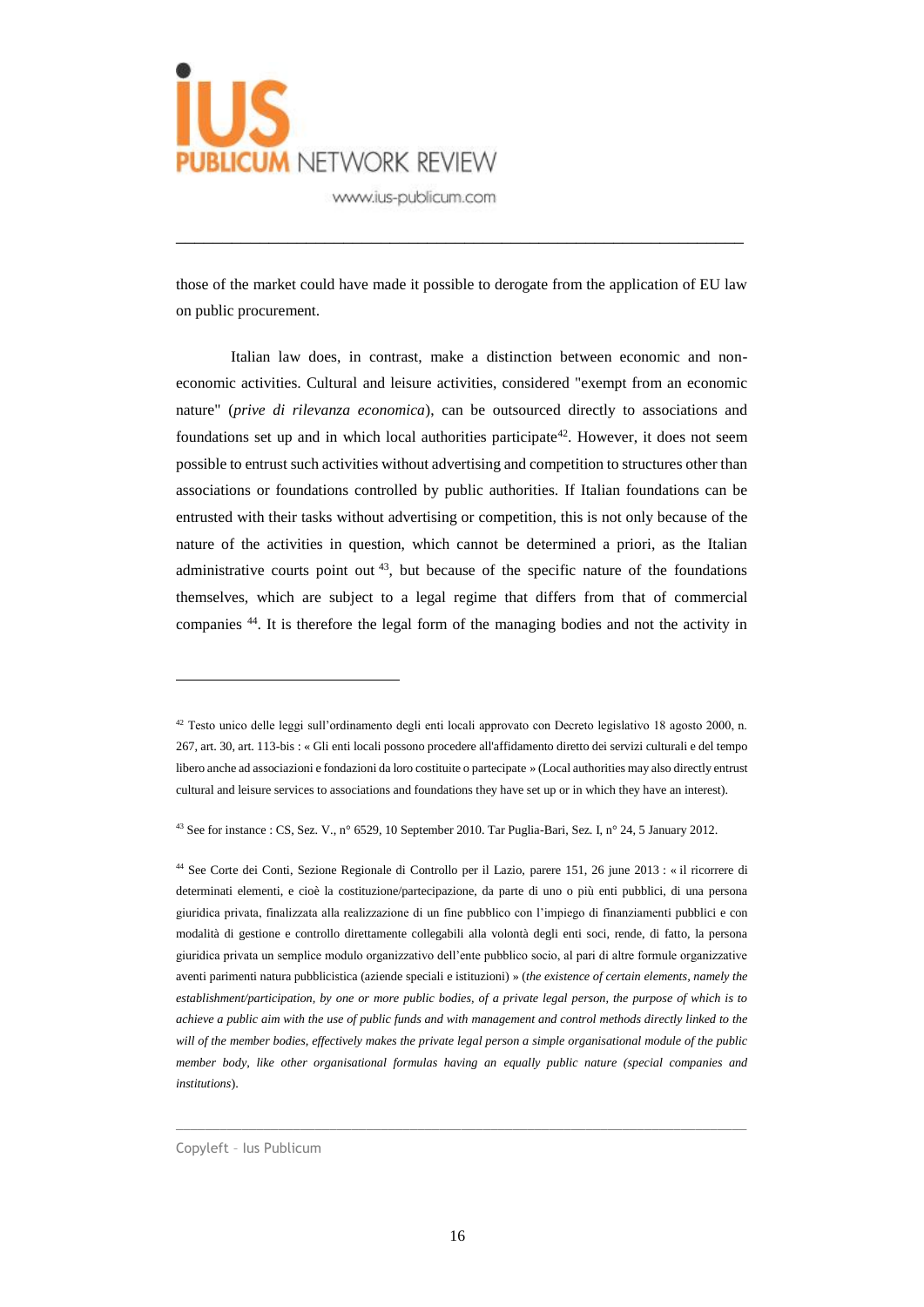

question that justifies a derogation from the principles of advertising and competitive tendering.

\_\_\_\_\_\_\_\_\_\_\_\_\_\_\_\_\_\_\_\_\_\_\_\_\_\_\_\_\_\_\_\_\_\_\_\_\_\_\_\_\_\_\_\_\_\_\_\_\_\_\_\_\_\_\_\_\_\_\_\_\_

#### *1.2. Weaknesses of the organic criterion*

The contract-based approach of EU Law is imperfect. While it leaves administrative relationships completely out of account, it blindly subjects contractual relationships which are often no more than organisational arrangements for the local public sector.

#### *1.2.1. Organisations based on administrative hierarchy*

One of the fundamental characteristics of European public procurement law is that it only regulates contractual relations, without addressing unilateral relations. This limitation is surprising. The question has sometimes been raised, by the European Commission itself. The inclusion of unilateral acts in the definition of concessions was announced in the interpretative communication of 12 April 2000 <sup>45</sup>. This inclusion would have opened up a considerable scope of application, subjecting to a competitive procedure and, consequently, to control of certain elements of the implementation regime (such as duration or modification) all unilateral procedures by which the State regulates private activities of general interest by imposing public service constraints on them and all relations between public authorities or between public authorities and their public institutions.

 $\_$  , and the set of the set of the set of the set of the set of the set of the set of the set of the set of the set of the set of the set of the set of the set of the set of the set of the set of the set of the set of th

<sup>45</sup> Commission des communautés européennes, *Communication interprétative sur les concessions en droit communautaire*, Bruxelles, 12 April 2000, *OJEC* 2000, serie C, n° 121. The Communication covered « … acts attributable to the State whereby a public authority entrusts to a third party - by means of a contractual act or a unilateral act with the prior consent of the third party - the total or partial management of services for which that authority would normally be responsible and for which the third party assumes the risk.» (pt. 2.4).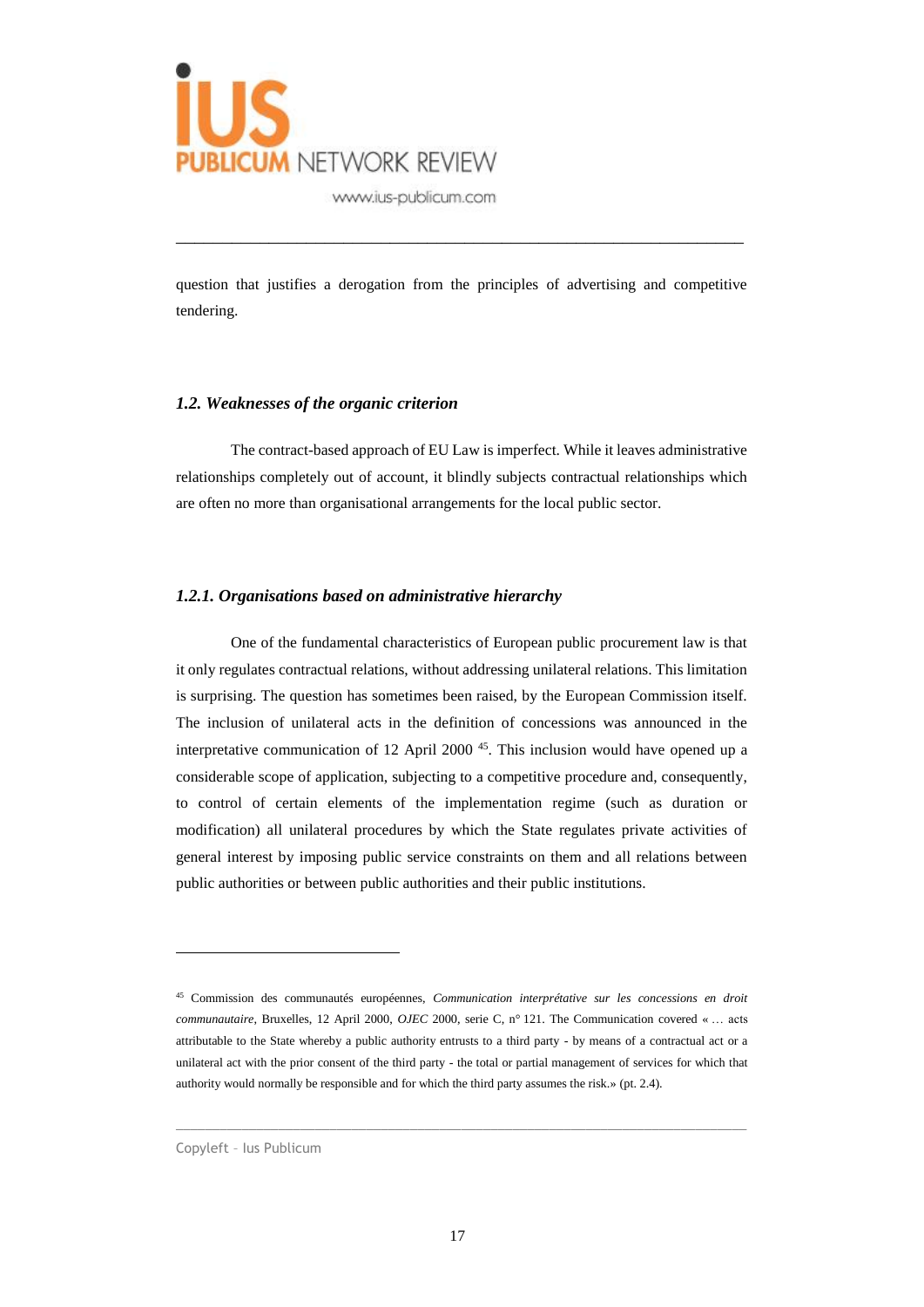

The Commission's desire in 2000 contrasts greatly with the fate reserved for the question in Directive 2014/23, of which only point 48 mentions, in a very summary manner, this fundamental question<sup>46</sup> in order to resolutely exclude all 'administrative relationships' from the scope of the directive. It is likely that this exclusion was made necessary by the desire to spare the bulk of public-public relations. Community law generally distinguishes between administrative relationships such as licensing, which are not subject to advertising and competitive tendering, and concessions involving a public service obligation, which are subject to an advertising and competitive tendering procedure. This is the case for air transport<sup>47</sup>, maritime cabotage<sup>48</sup> or public passenger transport services by rail and by road  $49$ .

\_\_\_\_\_\_\_\_\_\_\_\_\_\_\_\_\_\_\_\_\_\_\_\_\_\_\_\_\_\_\_\_\_\_\_\_\_\_\_\_\_\_\_\_\_\_\_\_\_\_\_\_\_\_\_\_\_\_\_\_\_

However, the exclusion of unilateral relations, which may seem logical, focuses attention on the legal procedure, without grasping its content. The Teckal judgment was handed down, it should be remembered, on the basis of a reference from an Italian court questioning the possibility for a municipality to entrust missions to a public establishment by

 $\_$  , and the set of the set of the set of the set of the set of the set of the set of the set of the set of the set of the set of the set of the set of the set of the set of the set of the set of the set of the set of th

<sup>46</sup> Directive 2014/23/Eu of the European Parliament and of the Council of 26 February 2014 *on the award of concession contracts*, pt. 48 : « Certain cases exist where a legal entity acts, under the relevant provisions of national law, as an instrument or technical service to determined contracting authorities or contracting entities, and is obliged to carry out orders given to it by those contracting authorities or contracting entities and has no influence on the remuneration for its performance. In view of its non-contractual nature, such a purely administrative relationship should not fall within the scope of concession award procedures ».

<sup>&</sup>lt;sup>47</sup> See in air transport the coexistence of licences and concessions : Regulation (EC) n° 1008/2008 of the European Parliament and of the Council of 24 September 2008 *on common rules for the operation of air services in the Community*, especially art. 17.

<sup>&</sup>lt;sup>48</sup> Council Regulation (EEC) No 3577/92 of 7 December 1992 applying the principle of freedom to provide sevices to maritime transport within Member States (maritime cabotage), art. 4 about « public services contracts ».

<sup>49</sup> Regulation (EC) n°1370/2007 of the European Parliament and of the Council of 23 October 2007 *on public passenger transport services by rail and by road and repealing Council Regulations* (EEC) n° 1191/69 and 1107/70, pt. 34.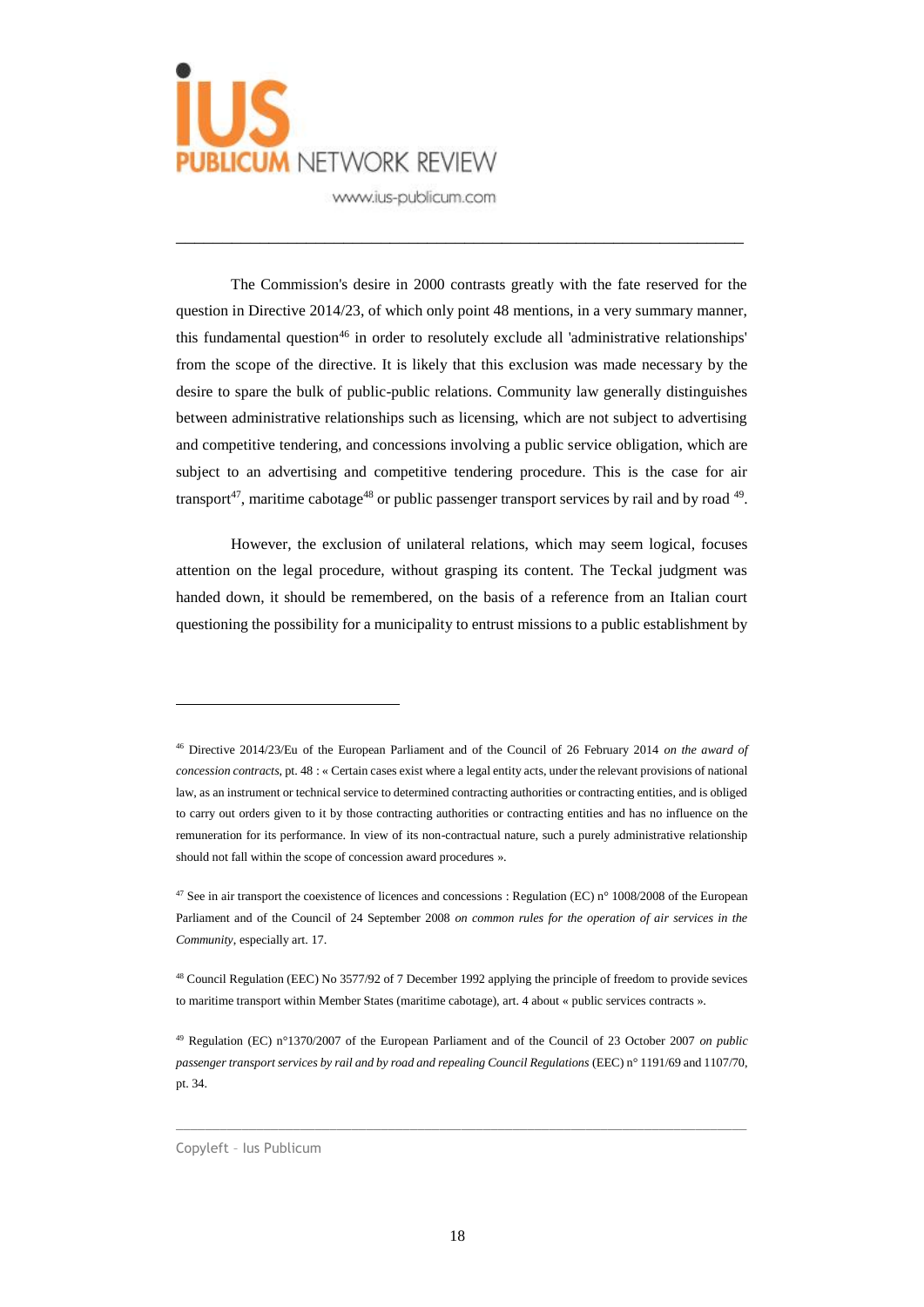

unilateral means<sup>50</sup>. The Commune d'Aix-en-Provence decision of the French Conseil d'Etat <sup>51</sup>, concerns the legality of a subsidy to a body managing a public service, even though no competitive procedure had been followed in awarding its tasks. Generally speaking, it is easy for a contracting authority to subsidise the activity of a company in which it has a majority stake without signing a contract. The unilateral act can be a substitute for the contract.

\_\_\_\_\_\_\_\_\_\_\_\_\_\_\_\_\_\_\_\_\_\_\_\_\_\_\_\_\_\_\_\_\_\_\_\_\_\_\_\_\_\_\_\_\_\_\_\_\_\_\_\_\_\_\_\_\_\_\_\_\_

The exclusion of unilateral relationships thus allows the free organisation of the local public sector when there is no contract. This is how the creation of local public bodies (établissements publics) in France escapes all publicity and competition.

#### *1.2.2 Organisations based on contractual cooperation*

During the 1990s, many European Union states reorganised their local public sector around structures, under public or private law, subject to private law and maintaining contractual relationships with each other or with public authorities. These transformations have made it urgent for the concept of in-house <sup>52</sup>.

Italy has developed public forms of management of public services that have borrowed heavily from the model of joint stock companies, allowing the participation of several communities and marked by the disappearance of limits to territorial competence. The classic forms of azienda ne municipalizzata could not intervene outside the territorial competence of the municipalities that created them, as their territory 'impassably circumscribed the interests

 $\_$  , and the set of the set of the set of the set of the set of the set of the set of the set of the set of the set of the set of the set of the set of the set of the set of the set of the set of the set of the set of th

<sup>50</sup> CJEC, 18 November 1999, *Teckal*, aff. C-107/98, rec. p. I-8121, Opinion Georges Cosmas.

<sup>51</sup> CE, Sect., 06 avril 2007, *Commune d'Aix-en-Provence*, n° 284736, rec.

<sup>52</sup> See on this phenomenon: Cossalter (Philippe), « La société publique locale : un outil répandu en Europe », *Revue du droit public*, 2011 n° 3, pp. 757 s.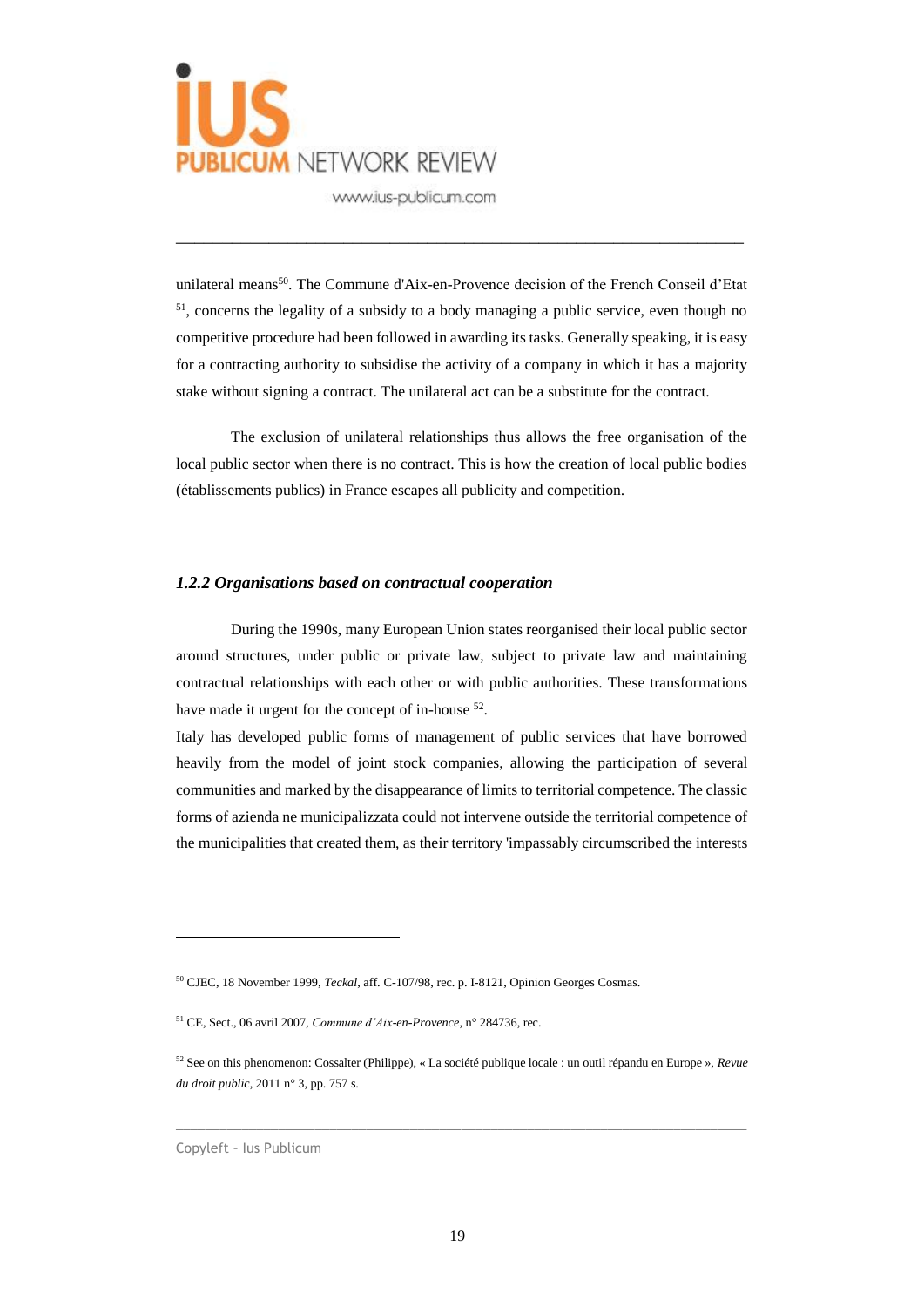

for which the public entities could provide' <sup>53</sup>. The *aziende municipalizzate* have been replaced by the more modern form of *aziende speciali*, which are no longer bound by a strict principle of territorial speciality.

\_\_\_\_\_\_\_\_\_\_\_\_\_\_\_\_\_\_\_\_\_\_\_\_\_\_\_\_\_\_\_\_\_\_\_\_\_\_\_\_\_\_\_\_\_\_\_\_\_\_\_\_\_\_\_\_\_\_\_\_\_

In addition, the law allowed municipalities to enter into agreements with each other in order to manage "functions and services in a coordinated manner" and for the *aziende* to intervene on the territory of other local entities <sup>54</sup>. It should be noted that, like the agreements in Article L. 5111-1 of the French Code général des collectivités territoriales <sup>55</sup>, the agreements in question allowed the aziende to intervene without competition.

Apart from these two specific cases, Italian administrative case law allowed *aziende speciali* to take part in competitive tendering procedures for the award of a public service outside their initial area of competence on the twofold condition that the intervention was strictly complementary to their initial statutory purpose and that it did not prejudice the

 $\_$  , and the set of the set of the set of the set of the set of the set of the set of the set of the set of the set of the set of the set of the set of the set of the set of the set of the set of the set of the set of th

<sup>53</sup> « … il ricorso all'attrezzatura e all'attività di un'azienda municipalizzata già operante in un Comune vicino non è consentita ... in quanto trova un ostacolo insormontabile nel rilievo che il territorio circoscrive gli interessi ai quali possono provvedere gli enti pubblici, e quindi i loro organi, interessi che devono essere quelli propri della comunità amministrata ». CS, 1ère section, 18 décembre 1968, n° 3587/68, cited in G. CAIA, *L'attività imprenditoriale delle società a prevalente capitale pubblico locale al di fuori del territorio degli enti soci*, TAR Emilia Romagna, Parme, 2 may 2002, n° 240, *Foro amm.*, 2002 p. 1565, cit.

<sup>54</sup> See originally Legge 8 june 1990, n° 142, *Ordinamento delle autonomie locali*, *GURI* du 12 juin 1990, n° 135, Suppl. ord., art. 24 al. 1. V. currently Testo unico delle leggi sull'ordinamento degli enti locali approvato con Decreto legislativo 18 agosto 2000, n. 267, art. 30 : « In order to carry out specific functions and services in a coordinated manner, municipalities and provinces may enter into agreements with each other in this respect » (Al fine di svolgere in modo coordinato funzioni e servizi determinati, i comuni e le province possono stipulare tra loro apposite convenzioni).

<sup>55</sup> Article L. 5111-1 of the General Code of Territorial Authorities, in its current wording, stipulates in its first paragraph that "Territorial authorities may associate themselves for the exercise of their competences by creating public cooperation bodies in the forms and conditions provided for by the legislation in force" (Les collectivités territoriales peuvent s'associer pour l'exercice de leurs compétences en créant des organismes publics de coopération dans les formes et conditions prévues par la législation en vigueur).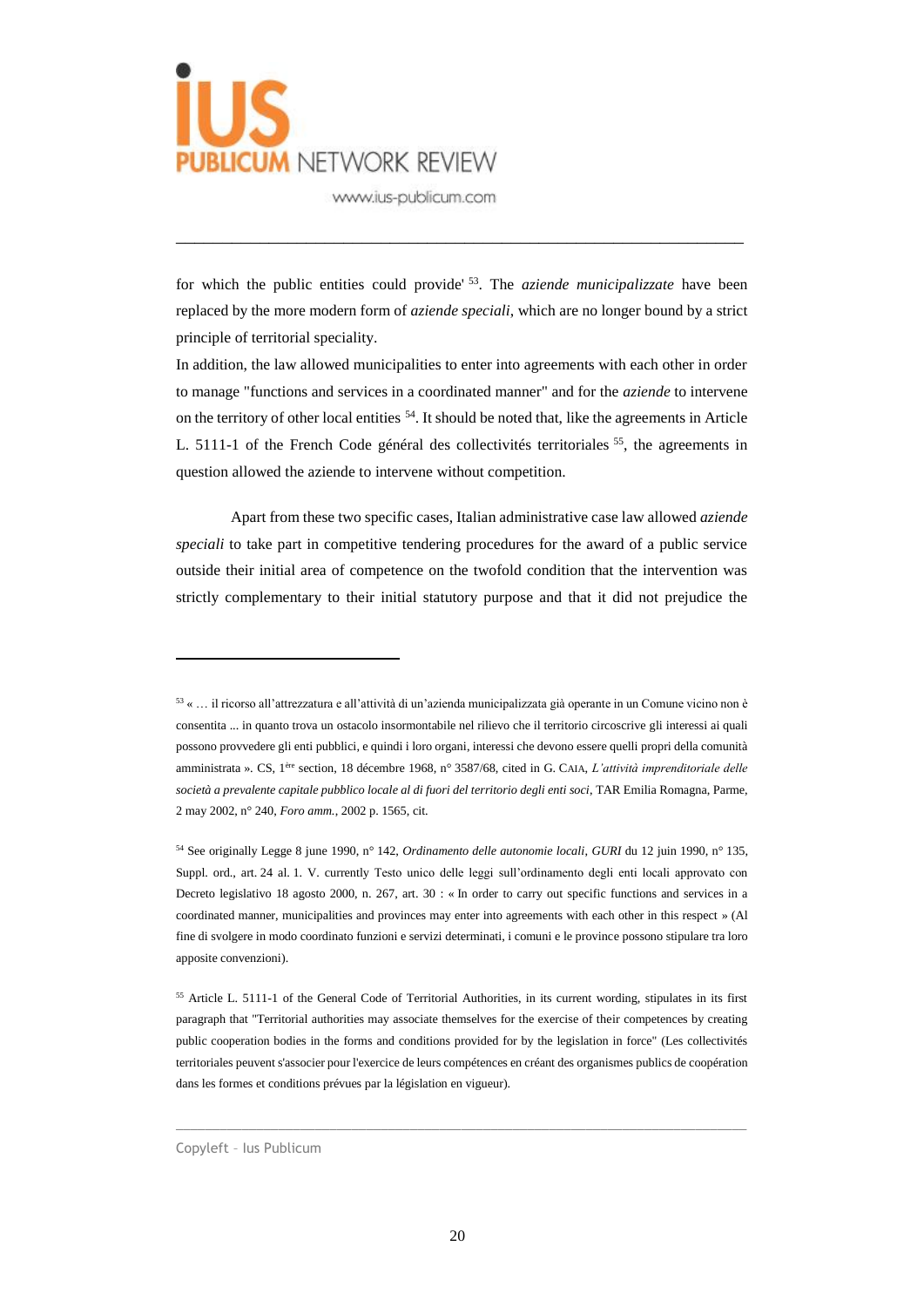

material and financial conditions for the execution of the service or services for which they were responsible<sup>56</sup>. The complementarity was in particular territorial<sup>57</sup>: in the absence of territorial continuity of the networks, an *azienda* could not manage a public service of drinking water distribution <sup>58</sup>.

\_\_\_\_\_\_\_\_\_\_\_\_\_\_\_\_\_\_\_\_\_\_\_\_\_\_\_\_\_\_\_\_\_\_\_\_\_\_\_\_\_\_\_\_\_\_\_\_\_\_\_\_\_\_\_\_\_\_\_\_\_

Similarly, local public services in Germany have been subject to extensive formal privatisation ( (*Organisationsprivatisierung* <sup>59</sup> or *Formelle Privatisierung* <sup>60</sup>) , which is currently being followed by a rather obvious remunicipalisation (*Rekommunalisierung*). The preferred form of this formal privatisation has been the Eigengesellschaft, a company with exclusive public capital held by a single shareholder, either in the form of a partnership (GmbH) or a corporation (AG). In addition, there are multi-shareholder companies (*Beteiligungsgesellschaft*), which are either wholly publicly owned (*Gemischöffentliche Beteiligungsgesellschaft*) or publicly and privately owned and may include a private majority partner (Gemischwirtschaftliche Beteiligungsgesellschaften).<sup>61</sup>.

<sup>58</sup> *Ibid*.

 $\overline{a}$ 

 $\_$  , and the set of the set of the set of the set of the set of the set of the set of the set of the set of the set of the set of the set of the set of the set of the set of the set of the set of the set of the set of th

<sup>56</sup> CS, 5<sup>e</sup> section, 18 octobre 2001, *Azienda Speciale Servizi Pubblici di Cesano Maderno c/ la Acqua potabile Bovisio s.r.l.*, n° 5515.

<sup>57</sup> CS, 5<sup>e</sup> section, 11 juin 1999, n° 631 ; CS, 5<sup>e</sup> section, 4 avril 2002, *ASM Pavia s.p.a. c/ Metano Pavese s.p.a.. e Comuni di Pavia e Marcignago*, n° 1875.

<sup>59</sup> On this concept in German law : J.A. KÄMMERER, *Privatisierung : Typologie - Determinanten - Rechtspraxis – Folgen*, Tübingen : Mohr Siebeck, 2001, pp. 41 s.

<sup>&</sup>lt;sup>60</sup> See the presentation in J. ZIEKOW, *Öffentliches Wirtschaftsrecht : ein Studienbuch*, Beck, 2020, 5<sup>th</sup> edition, pp. 154 s.

<sup>61</sup> On these various forms see P. COSSALTER, *Les délégations d'activités publiques dans l'Union européenne*, Paris, LGDJ (coll. "Bibliothèque de droit public", tome 249), 2007, n° 932-934.

Copyleft – Ius Publicum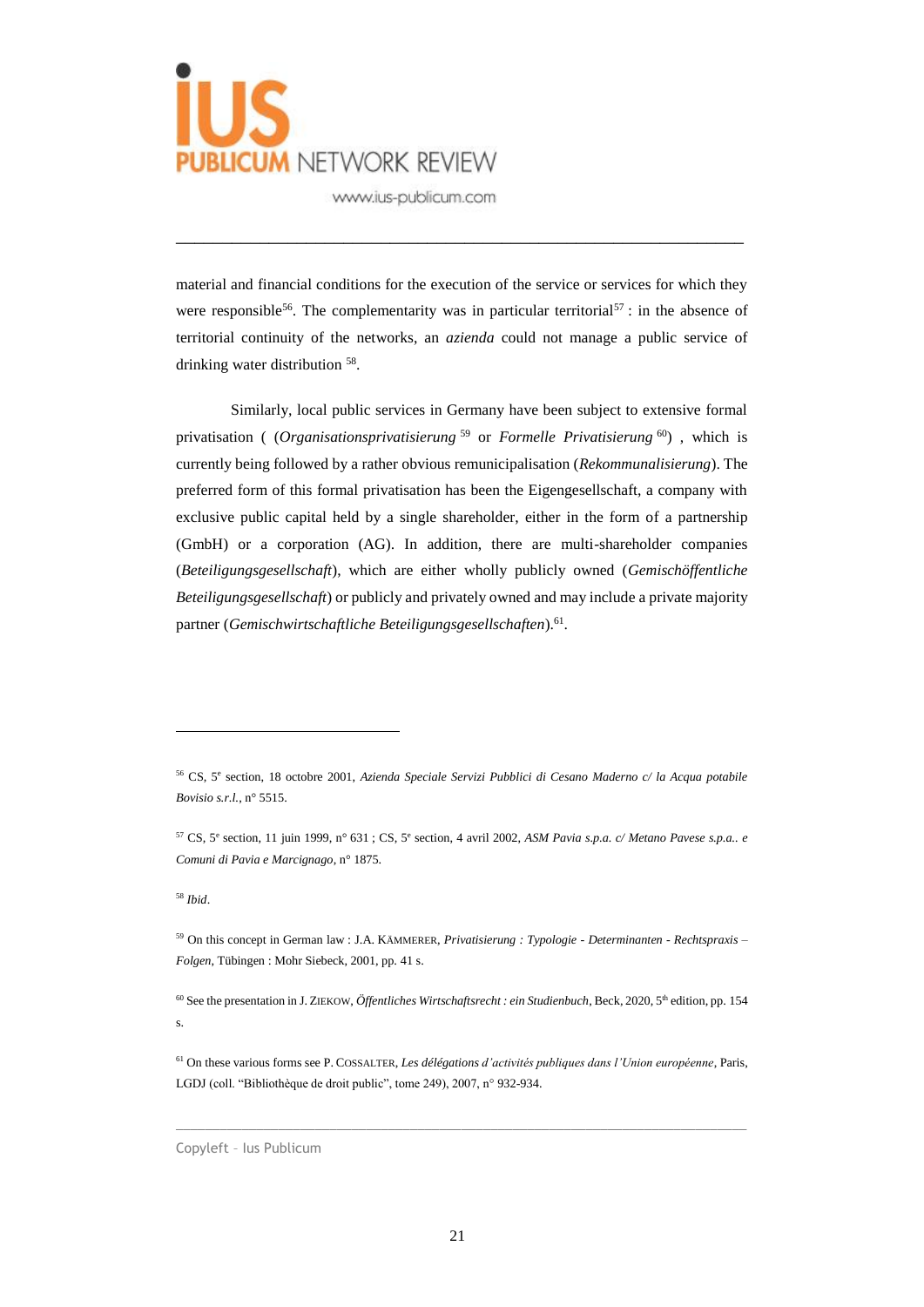

#### **2. THE NEED TO ADAPT COMMUNITY LAW TO NATIONAL REALITIES**

\_\_\_\_\_\_\_\_\_\_\_\_\_\_\_\_\_\_\_\_\_\_\_\_\_\_\_\_\_\_\_\_\_\_\_\_\_\_\_\_\_\_\_\_\_\_\_\_\_\_\_\_\_\_\_\_\_\_\_\_\_

States such as France are organised around a dual system : the award of contracts to private sector companies or the management of public services by local public bodies. In the first case, contracts are subject to advertising and competition. In the second case, there are no contracts because public institutions are assigned their tasks by unilateral administrative acts.

On the contrary, the formal privatisation that has taken place in Italy, Germany and Austria, for example, has created a local public sector based on equity participation and sometimes complex contractual arrangements. Submission to the rules of public procurement thus, in a short time, threatened to fracture local organisations.

The history of the internal market is one of slow adaptation of Community law and EU law to national realities. By seeking to cover all contractual relations, without taking into account either activities or financial conditions, EU law has created major inequalities in treatment between Member States (2.1), inequalities which have had to be gradually corrected (2.2). French law, for its part, has not made much use of the concept of in-house, which is of little use. The French Conseil d'Etat has developed a 'backyard management' theory rather than the in-house theory: it encourages a lighter supervision of private activities of general interest in order to bring them out of the orbit of public sector and avoid their submission to the rules of public procurement  $(2.3)$ .

# *2.1 The theories involved: the confrontation of the contractual approach and the organic approach*

The concept of in-house has been built by the European Court of Justice on a contractual approach that can be considered simplistic. For a contract to be subject to advertising and competitive tendering, it must constitute a genuine contract. A contract can

 $\_$  , and the set of the set of the set of the set of the set of the set of the set of the set of the set of the set of the set of the set of the set of the set of the set of the set of the set of the set of the set of th

Copyleft – Ius Publicum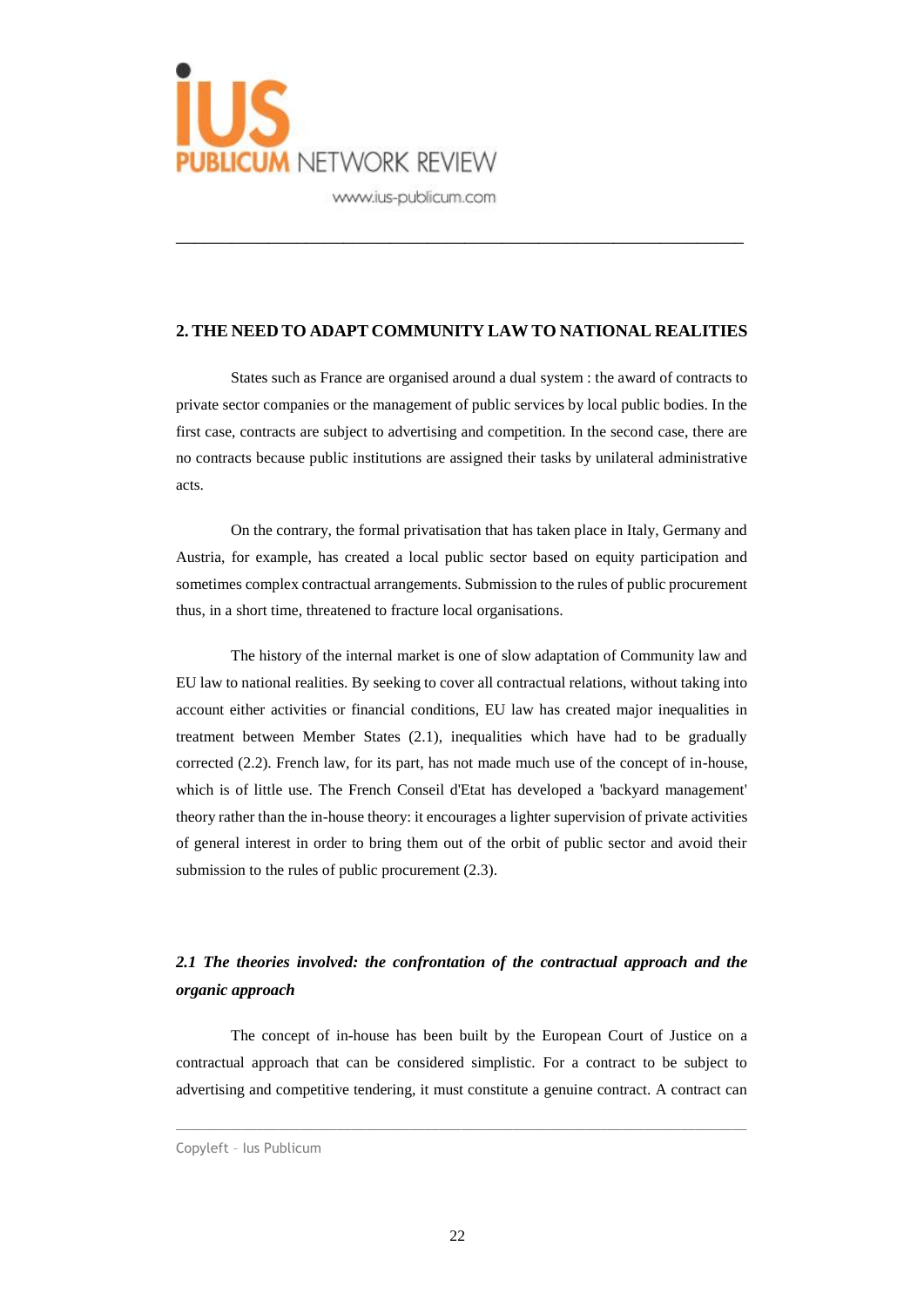

only exist if there is an exchange of consents. If one of the two parties is subject to the control of the other, it has no autonomy of will and there is therefore no contract.  $62$ . This simplistic but 'pure' view of the contractual relationship could explain why the Court has always refused to recognise an in-house relationship in the case of even a symbolic share of private capital.

\_\_\_\_\_\_\_\_\_\_\_\_\_\_\_\_\_\_\_\_\_\_\_\_\_\_\_\_\_\_\_\_\_\_\_\_\_\_\_\_\_\_\_\_\_\_\_\_\_\_\_\_\_\_\_\_\_\_\_\_\_

National doctrines, on the other hand, are not contractual but organic. They are mainly based on the idea that a company, when it is created by a public person and even if its capital is not entirely held by this person, is an organ of the administration. In the early 2000s, Italian law recognised a privileged relationship by ruling out the qualification of a concession in any relationship with a company in which the contracting authority participates<sup>63</sup>. The creation of the company and the holding of part of its equity marked the administration's desire to maintain a privileged relationship with this company. Equality of treatment was respected in a second stage, by putting the private capital share out to tender. Similarly, Spanish law classifies the mixed economy among the modes of indirect management of public services, alongside concessions, which means that the administration

 $\_$  , and the set of the set of the set of the set of the set of the set of the set of the set of the set of the set of the set of the set of the set of the set of the set of the set of the set of the set of the set of th

<sup>62</sup> CJEC, 18 November 1999, *Teckal*, C-107/98, rec. p. I-8121. S. opinion of Advocate General Cosmas, pt. 52 and 53 : "[…] a contract must be drawn up and, in particular, must be concluded in writing. The contract is synallagmatic and for pecuniary interest. This means that the directive is applicable where, first, there is a concordance of wills between two different persons, the contracting authority and the supplier, and, second, the commercial relationship that is created consists in the supply of a product for pecuniary remuneration. In other words, there are mutual acts of performance, the creation of rights and obligations for the parties to the contract and interdependence of their respective acts of performance. 53. Third - an element directly linked to the preceding one - the party entering into the contract with the contracting authority, namely the supplier, must have real third-party status vis-à-vis that authority, that is to say the supplier must be a separate person from the contracting authority. This element, likewise, is an essential characteristic for the conclusion of supply contracts falling within the scope of Directive 93/36". See opinion of Advocate General Juliane Kokott, 1st March 2005, CJCE, *Parking Brixen GmbH c/ Gemeinde Brixen et Stadtwerke Brixen AG*, aff. C-458/03, pt. 43.

 $63$  See the combined reading of articles 113 to 116 of Legislative Decree no. 267 of 18 August 2000 $*$  on the Single Text of the laws on the organisation of local entities (Testo unico delle leggi sull'ordinamento degli enti locali), known as "TUEL", GURI no. 227 of 28 September 2000, suppl. ord. no. 162.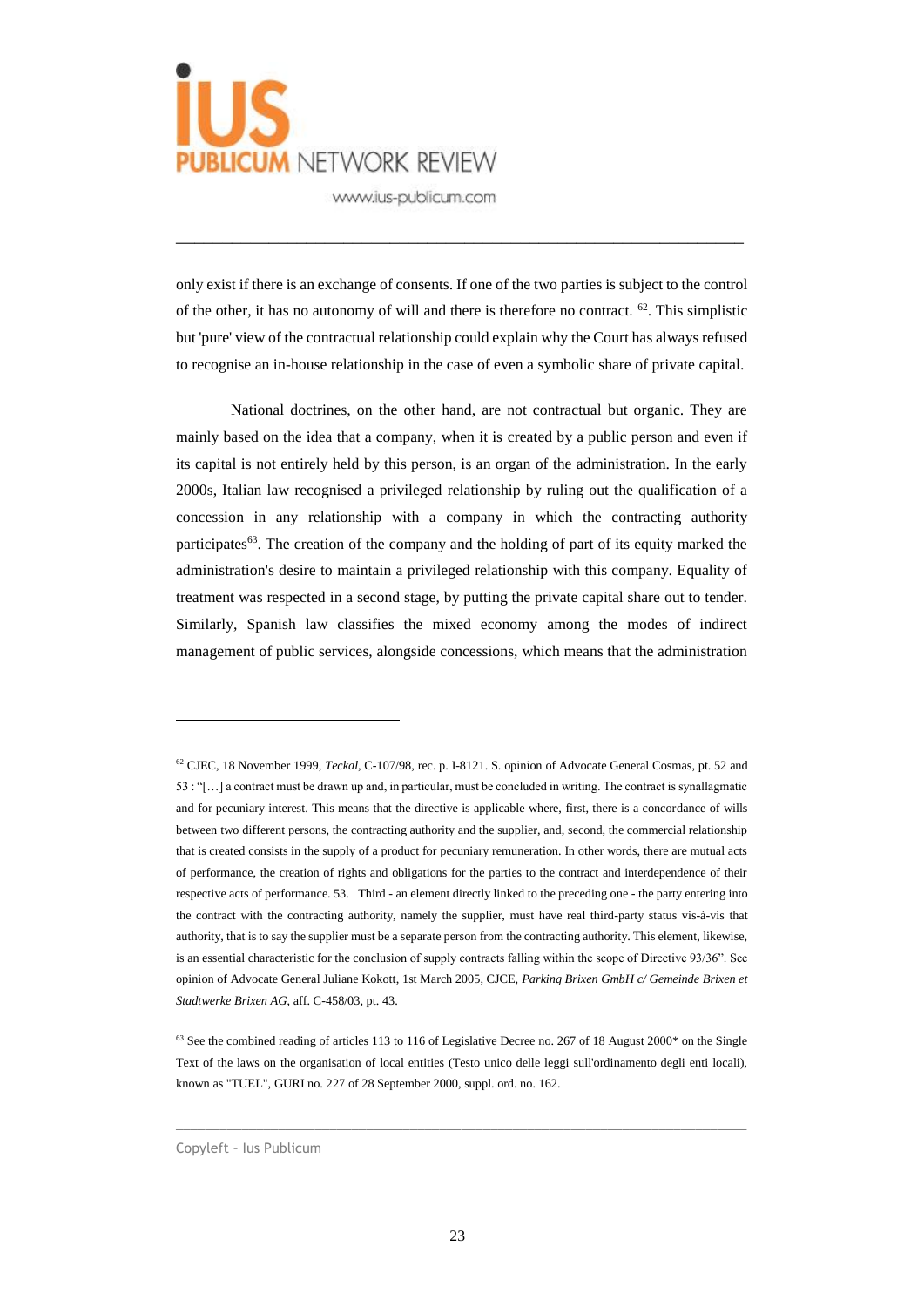

must have the free choice to resort to it without being hindered by the principle of advertising and competition <sup>64</sup>. If French law has diverged from that of its neighbours concerning the status of the mixed economy, it is because the Constitutional Council has declared the exemption rule provided for by the law to be contrary to the constitutional principle of equality. According to the Constitutional Council, the exemption for semi-public companies "could not be justified either by the specific characteristics of the status of the companies in question, or by the nature of their activities, or by any difficulties in applying the law that might run counter to the general interest objectives that the legislator intended to pursue" <sup>65</sup>.

\_\_\_\_\_\_\_\_\_\_\_\_\_\_\_\_\_\_\_\_\_\_\_\_\_\_\_\_\_\_\_\_\_\_\_\_\_\_\_\_\_\_\_\_\_\_\_\_\_\_\_\_\_\_\_\_\_\_\_\_\_

Once again, French law has suffered little from the application of Community law. On the other hand, there has been a violent confrontation between the contractual approach of Community law and the organic approach of German, Italian or Spanish law.

#### *2 2 The gradual reconciliation of views*

The Court of Justice of the European Communities has never yielded on the presence of private persons in the structures awarded public procurement contracts: the

 $\_$  , and the set of the set of the set of the set of the set of the set of the set of the set of the set of the set of the set of the set of the set of the set of the set of the set of the set of the set of the set of th

<sup>64</sup> TS, 27 janvier 1992, quoted in F. GONZÁLEZ PALMA, *La explotación de las plazas de toros de titularidad municipal o provincial, gestión de un servicio público*, Málaga, ISEL, *Cuadernos de Gestión Pública Local* n°1, 2<sup>e</sup> semestre 2000 : « en el ámbito del Derecho Administrativo no existe …un contrato específico de gestión de servicios públicos, sino que es necesario hablar de una pluralidad contractual diferenciada a través de la que es posible dar cabida a todo tipo de gestión indirecta de un determinado servicio público ».

<sup>65</sup> Conseil constitutionnel, décision n° 92-316 DC du 20 janvier 1993.

Copyleft – Ius Publicum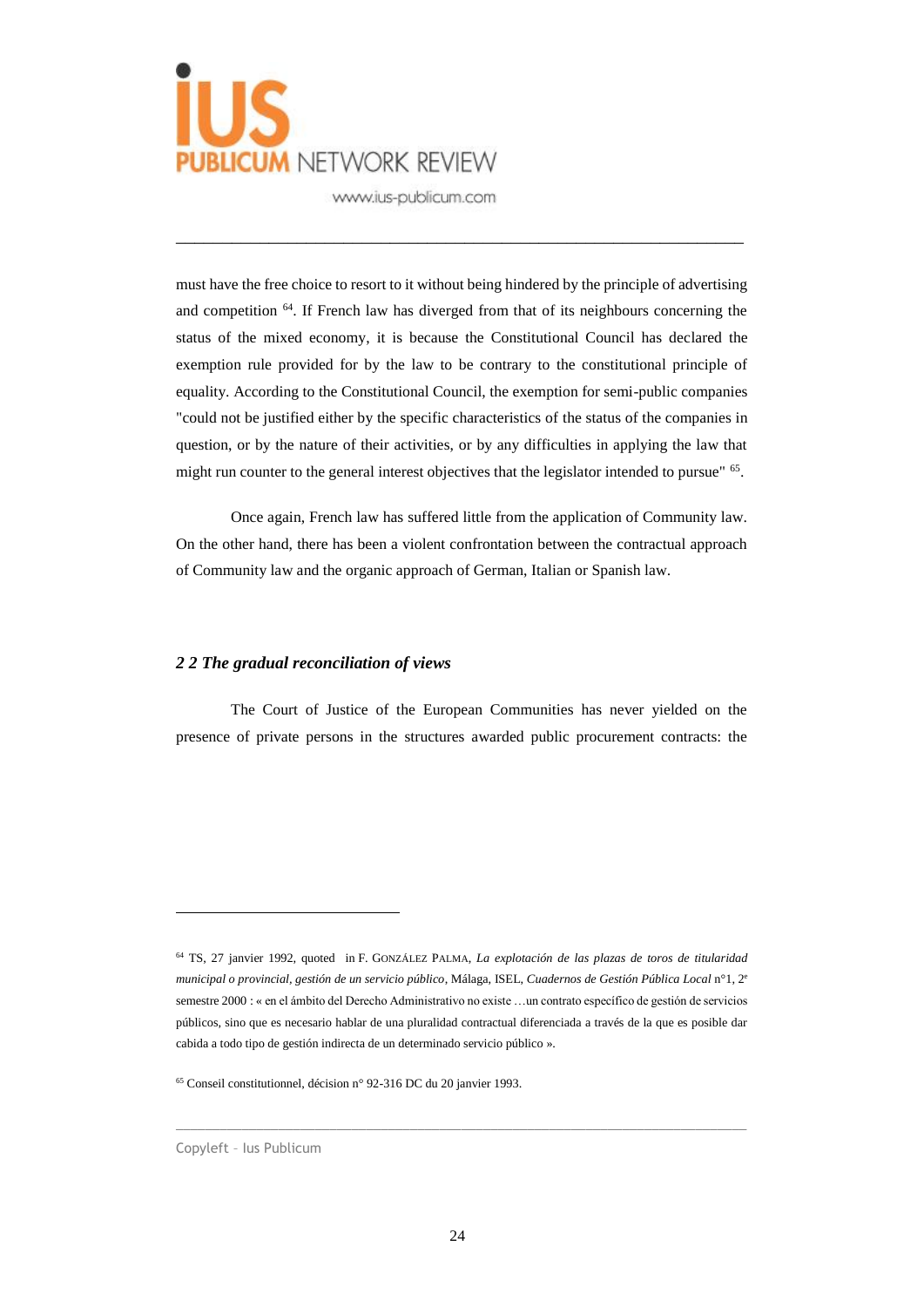

slightest parcel of private capital or the participation of private persons, even non-profit ones, in an association<sup>66</sup>, prevents the recognition of an in-house relationship  $67$ .

\_\_\_\_\_\_\_\_\_\_\_\_\_\_\_\_\_\_\_\_\_\_\_\_\_\_\_\_\_\_\_\_\_\_\_\_\_\_\_\_\_\_\_\_\_\_\_\_\_\_\_\_\_\_\_\_\_\_\_\_\_

For the rest, the Court has progressively abandoned and perverted its contractual approach in favour of an ad hoc approach, built up as and when cases were submitted to it and without any solid legal logic being discovered.

As we know, the Court initially only accepted an in-house relationship in the case of absolute control by a contracting authority over a third party<sup>68</sup>. The major innovation was to accept joint controls, exercised jointly by several public bodies over the same structure  $69$ .

However, the recognition of joint control created a risk of circumvention of the rules, which was identified very early on in Italian law. The practice developed in the early 2000s of contracting authorities acquiring even a symbolic share in a public company in order to avoid the advertising and competition procedures. In the face of this phenomenon, the regional administrative courts (TAR) adopted a restrictive position  $\frac{70}{1}$ , while the Italian Council of State was much more favourable to the organisational formula of multi-communal companies intended for "the joint exercise of services by public entities with homogeneous

 $\_$  , and the set of the set of the set of the set of the set of the set of the set of the set of the set of the set of the set of the set of the set of the set of the set of the set of the set of the set of the set of th

<sup>66</sup> CJEU, 19 June 2014, aff. C-574/12, *Centro Hospitalar de Setúbal EPE (CHS)*, *Serviço de Utilização Comum dos Hospitais (SUCH) c/ Eurest (Portugal) - Sociedade Europeia de Restaurantes Lda* : JCP A 2014, act. 559

<sup>67</sup> V. sur ces aspects notamment : S. DE LA ROSA, *Droit européen de la commande publique*, Larcier, 2020, 2nd edition, pp. 317 s.

<sup>68</sup> CJEC, 18 November 1999, *Teckal*, aff. C-107/98, rec. p. I-8121.

<sup>69</sup> CJEC, 13 November 2008, Coditel Brabant, C-324/07.

<sup>70</sup> L. MUSELLI, *Affidamento diretto di servizi a società a prevalente capitale pubblico locale e principi comunitari di concorrenza*, TAR Lombardia, Brescia, 13 may 2003, n° 681, in *Foro amm.* 2003, n° 7-8, juillet-août, pp. 2175- 2187 ; G. CAIA, *L'attività imprenditoriale delle società a prevalente capitale pubblico locale al di fuori del territorio degli enti soci*, TAR Emilia Romagna, Parma, 2 may 2002, n° 240, *Foro amm.*, 2002 p. 1565.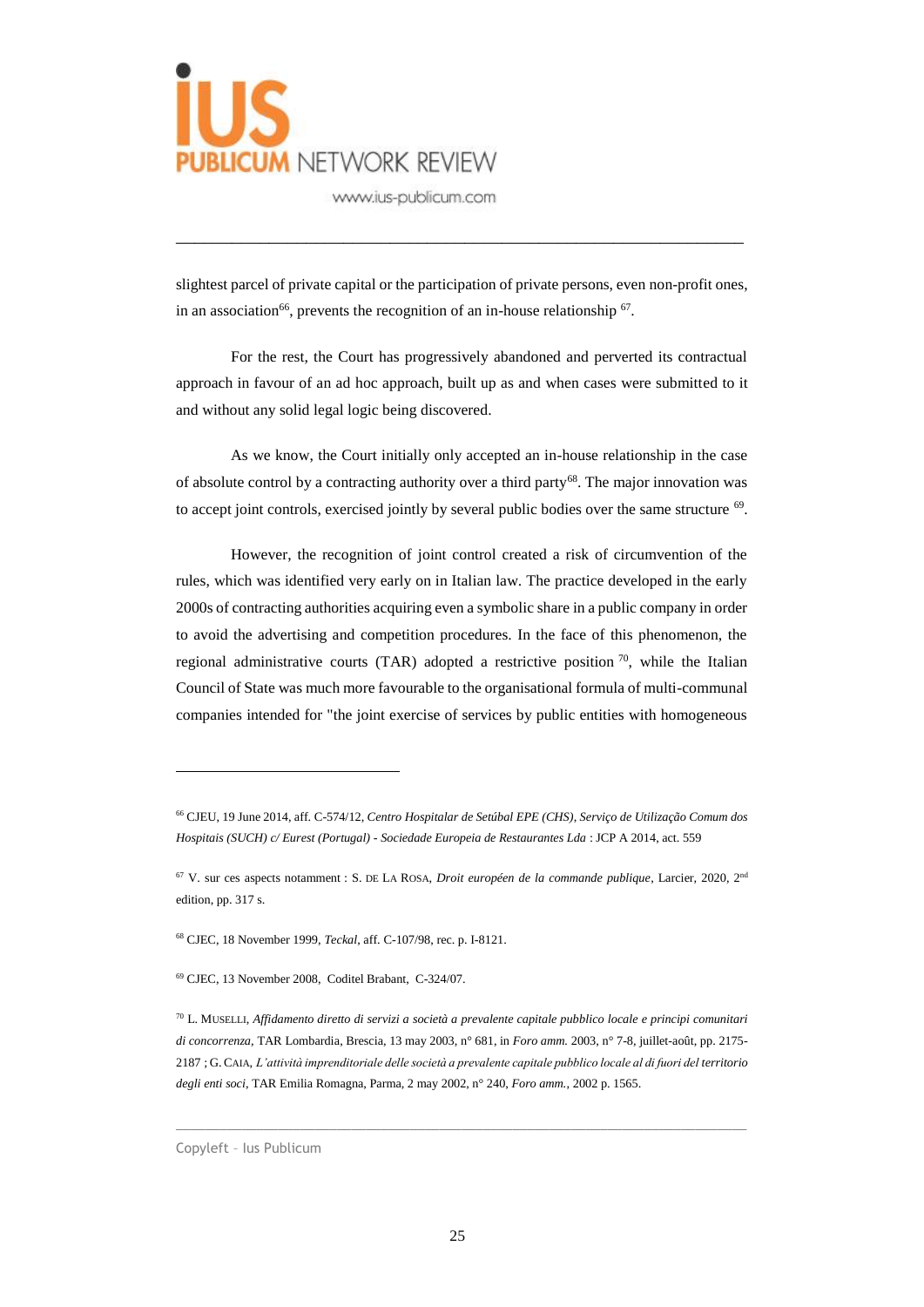

interests"<sup>71</sup>. The difference in approach was crystallised in the requirement, on the part of the TARs, of "effective control" by the shareholder over the company, not only through the holding of a minimum share of the capital but also through the possibility of having effective powers of control over the company's management  $^{72}$ . It is this approach that was finally adopted by the Court of Justice of the European Union which, in its Econor decision, imposed the need for each of the authorities wishing to benefit from the in-house exemption to participate in both the capital and the management bodies of the said entity  $^{73}$ .

\_\_\_\_\_\_\_\_\_\_\_\_\_\_\_\_\_\_\_\_\_\_\_\_\_\_\_\_\_\_\_\_\_\_\_\_\_\_\_\_\_\_\_\_\_\_\_\_\_\_\_\_\_\_\_\_\_\_\_\_\_

In addition, the Court recognised the possibility of contractual relations between public bodies in its decision City of Hamburg<sup>74</sup>. This case concerned the provision by the City of Hamburg of its road services to neighbouring authorities. The Court accepts that relations between public authorities may be established on a contractual basis as long as the contractual agreement concerns only contracting authorities without the participation of private parties, and the contract concerns the management of a public service for which all parties are competent. This is what is known as horizontal cooperation, to differentiate it from the vertical cooperation characteristic of in-house contracts.

*2.3 Another way to escape the rules of EU public procurement law : the « Backyard Management »*

 $\overline{a}$ 

 $\_$  , and the set of the set of the set of the set of the set of the set of the set of the set of the set of the set of the set of the set of the set of the set of the set of the set of the set of the set of the set of th

<sup>71</sup> CS, 5<sup>e</sup> section, 30 avril 2002, *TEA c/ L'Aprica spa,* n° 2297, *Cons. St.* 2002.809

<sup>72</sup> M. DUGATO, TAR Lombardie, Brescia, 4 avril 2001, n° 222, *Giorn. Dir. Amm.* 2001, p. 1127.

<sup>73</sup> CJEU, 29 November 2012, Econord Spa c/ Comune di Cagno et Comune di Varese, C-182/11.

<sup>74</sup> CJEC, 9 June 2009, Commission v. Allemagne, C-480/06.

Copyleft – Ius Publicum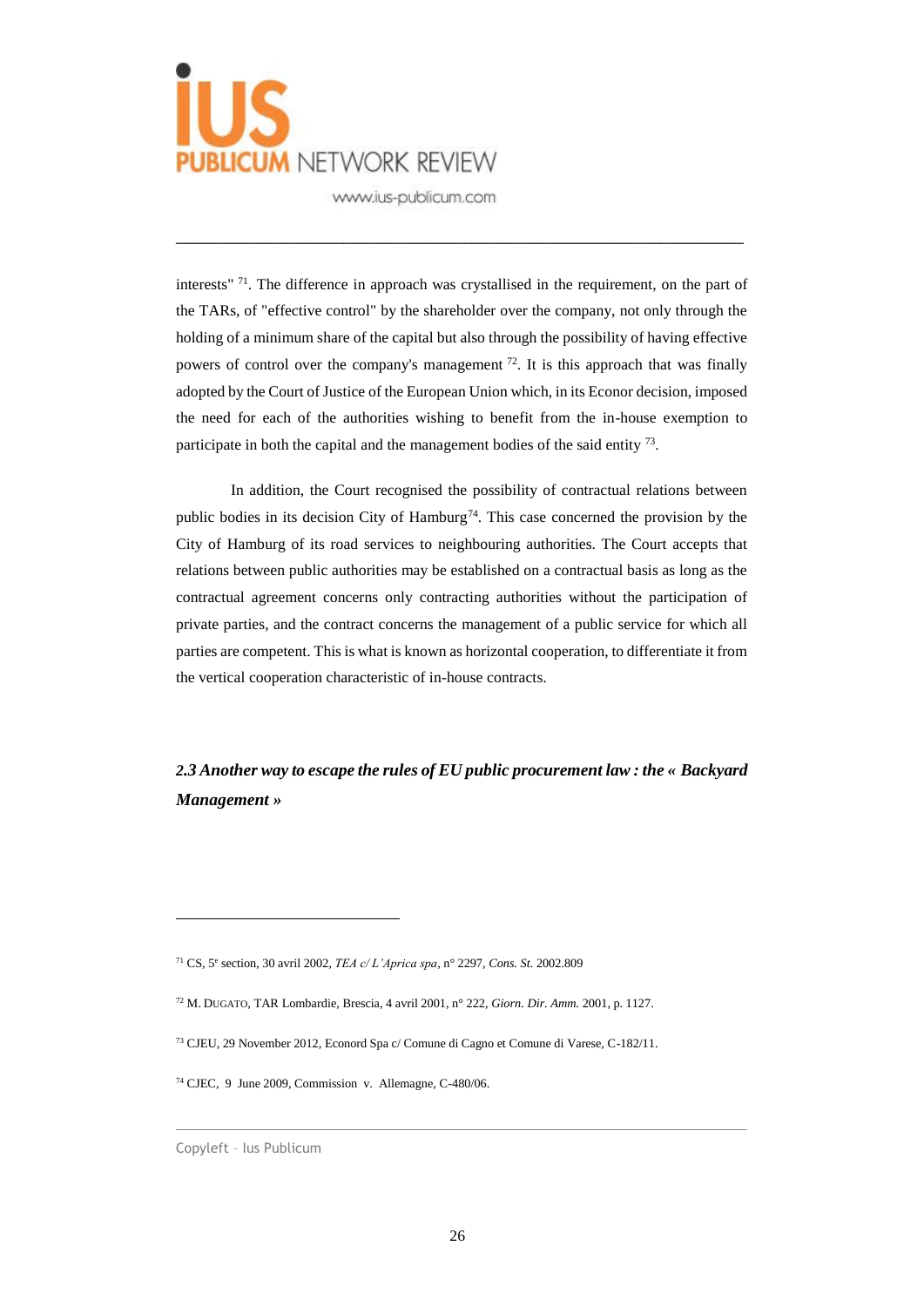

We have coined the term 'Backyard Management' as opposed to the 'In-House' theory. This method consists of a contracting authority 'hiding' a public procurement contract behind a banal relationship with an association or company that it controls.

\_\_\_\_\_\_\_\_\_\_\_\_\_\_\_\_\_\_\_\_\_\_\_\_\_\_\_\_\_\_\_\_\_\_\_\_\_\_\_\_\_\_\_\_\_\_\_\_\_\_\_\_\_\_\_\_\_\_\_\_\_

In fact, in our view, there is a form of equivalence in the means of control: the more important the statutory control is, the less important the contractual control needs to be. Thus, the in-house theory is in our view only a way of validating this approach: when statutory control is too important, contractual control becomes unnecessary. We can, by retaining the statement, change the point of view completely: when a contracting authority has statutory control over a company or association, there is no need to assign its tasks to it by contract. It is thus possible, simply by unilateral action (see the hypothesis above), to dispense with any advertising and competitive tendering procedure.

Community law is not totally circumvented, since such bodies are also qualified as bodies governed by public law and are themselves subject to advertising and competitive tendering procedures<sup>75</sup> provided of course that their activity is recognised as not being of an industrial or commercial nature <sup>76</sup>.

The fictitious nature of concession contracts awarded to public companies is a classic issue in France. The concessionary status of the Société nationale des chemins de fer français (SNCF), for example, has been criticised in French academic literature <sup>77</sup>. For Gaston Jèze, the SNCF, although constituted at the time in the form of a semi-public company, was

 $\_$  , and the set of the set of the set of the set of the set of the set of the set of the set of the set of the set of the set of the set of the set of the set of the set of the set of the set of the set of the set of th

<sup>75</sup> About the « bodies governed by public law » : Directive 2014/24/Eu Of The European Parliament And Of The Council of 26 February 2014 *on public procurement and repealing Directive 2004/18/EC*, art. 2.

<sup>76</sup> V. CJCE, 10 mai 2001, Agorà s.r.l. et Excelsior s.n.c. c/ Ente Autonomo Fiera Internazionale di Milano, aff. C-223/99 et C-260/99.

<sup>77</sup> A. DE LAUBADÈRE, *Traité élémentaire de droit administratif*, Paris, LGDJ, tome 3, volume 2 « L'administration de l'économie », second edition, 1971, p. 693.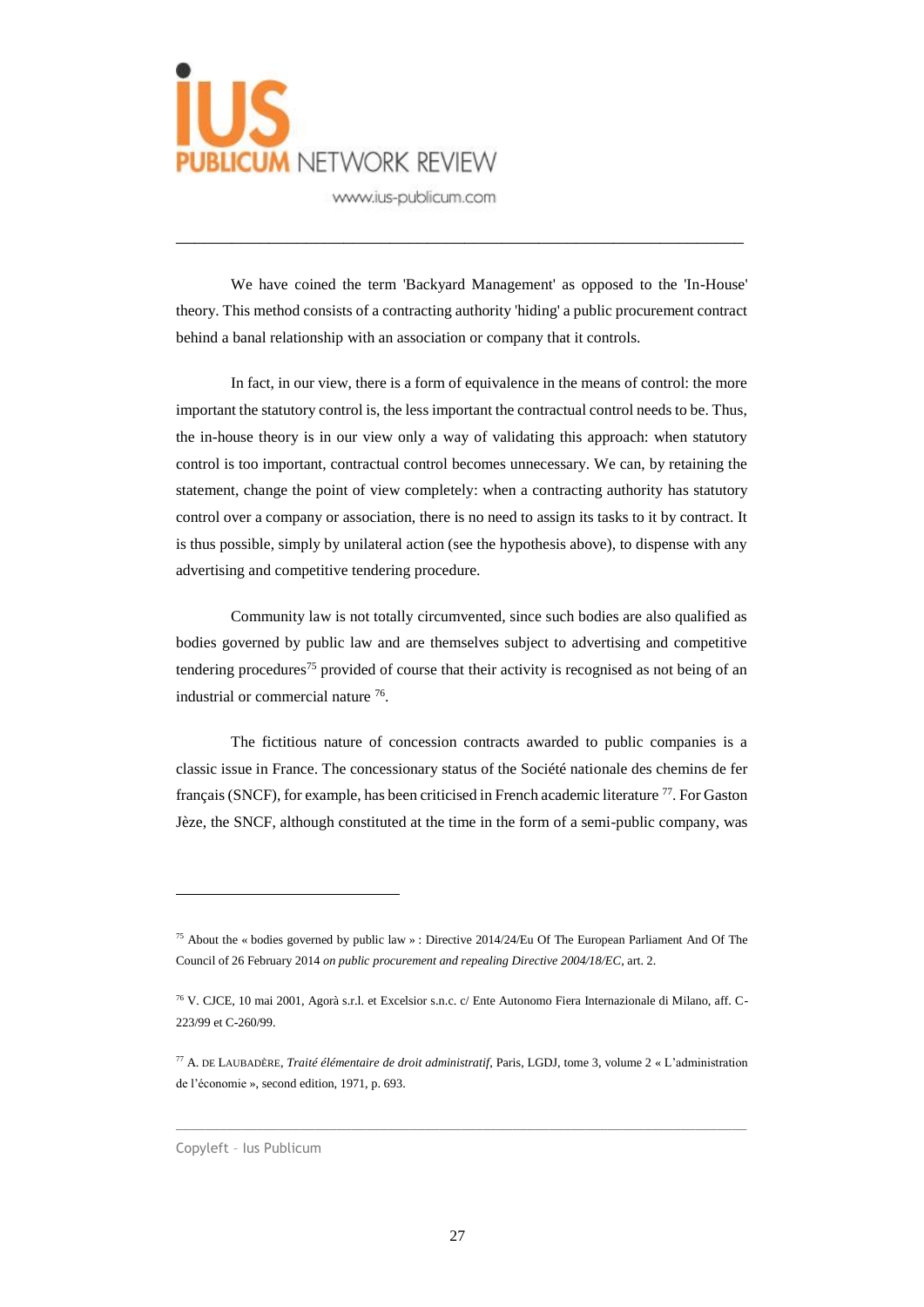

not a concessionary of the State but a disguised régie because the operation of the national company was "carried out at the State's risk" <sup>78</sup>. For René Rodière, the fictitious nature of the SNCF concession stems from the power to modify the specifications by which the State binds itself <sup>79</sup>. The same analysis could be made of the motorway companies, semi-public companies of the State 'concessionaires' of motorways and of local SEMs, because of the majority holding of the capital by the concessionary authority <sup>80</sup>. Although they are set up as private companies, SEMs remain the 'creatures' of the public authority <sup>81</sup>. Generally speaking, it is doubtful that the delegation can have any real substance when a power of domination makes it possible to modify the conditions of exercise of the delegated activity <sup>82</sup>.

\_\_\_\_\_\_\_\_\_\_\_\_\_\_\_\_\_\_\_\_\_\_\_\_\_\_\_\_\_\_\_\_\_\_\_\_\_\_\_\_\_\_\_\_\_\_\_\_\_\_\_\_\_\_\_\_\_\_\_\_\_

Take the example of the StadtWerke of the City of Cologne in Germany in the 1990s. A contract "GEW-Werke Köln AG" was signed in 1996: fourteen articles and six

<sup>80</sup> See P. COSSALTER, *SEM et mise en concurrence : perspectives comparées*, *RFDA* 2002, n° 5, pp. 938-951.

<sup>81</sup> In the words of C. BOITEAU, *La société d'économie mixte, délégataire de service public*, *AJDA* 2002, n° 21, pp. 1318-1326, p. 1318.

 $\_$  , and the set of the set of the set of the set of the set of the set of the set of the set of the set of the set of the set of the set of the set of the set of the set of the set of the set of the set of the set of th

<sup>78</sup> G. JÈZE, *La réorganisation des chemins de fer d'intérêt général*, *RDP* 1937, p. 536.

<sup>79</sup> R. RODIÈRE, *Droit des transports; : transports ferroviaires, routiers, aériens et par batellerie*, Paris, Sirey, tome 1, 1953, p. 74 : « qu'est-ce que ce cahier des charges par lequel l'État se lie à lui-même ou plus exactement par lequel il ne se lie pas car il dépend de lui d'en modifier les termes au gré de sa politique économique ? » (What are these specifications by which the state binds itself or, more precisely, by which it does not bind itself because it depends on it to modify the terms according to its economic policy?).

<sup>82</sup> M. PÉBEREAU, *La politique économique de la France*, Paris, Armand Colin, 1988, tome 2, pp. 23-26 notes that "[...] the public authorities affirm the autonomy of management and decision-making of public enterprises. The fact remains that belonging to the public sector can have significant effects on their management [...] Because they belong to the public sector and the State has absolute powers to appoint their managers, national companies are subject to an essential hazard: the public authorities can change the rules of the game and call into question, in practice, the management autonomy asserted in principle...". See also M. BAZEX, *Vers de nouveaux modèles normatifs pour le secteur public?*, *AJDA* 1990, pp. 659 s.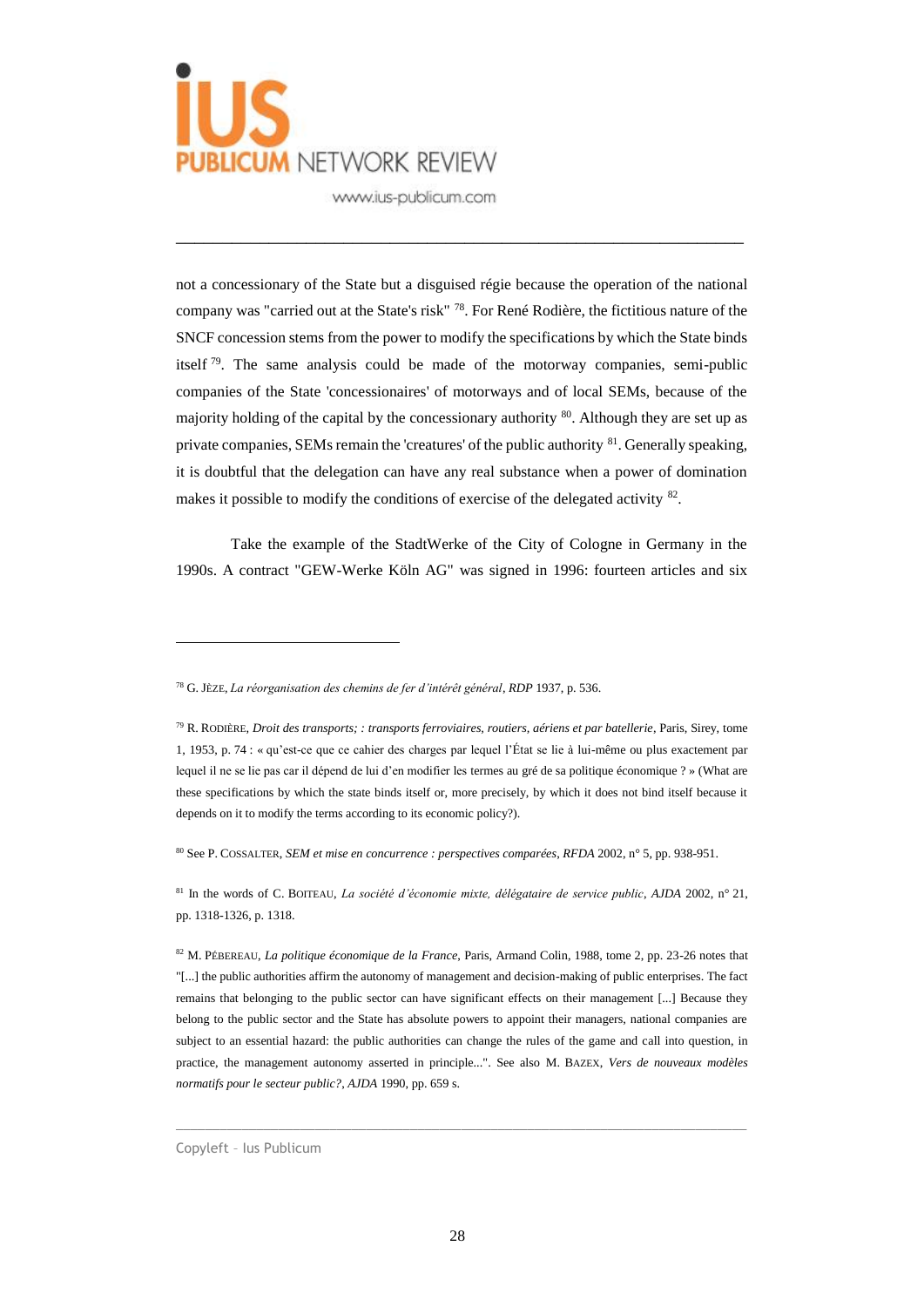

pages give the rights to operate the three services to the company wholly owned by the city. Even though a special act (the Konzessionsvertrag;) is formally required to assign the service to the company, it can be considered to have been entrusted with its public tasks from the outset, as indicated by its very name, GEW being the acronym for Gas, Elecktriztäts and Wasser (water). The second conceptual 'moment', the definition of the conditions for carrying out the activity, cannot withstand the control exercised over the company's statutory bodies. The summary nature of such a 'management contract' suggests the existence of a broad supervisory power.

\_\_\_\_\_\_\_\_\_\_\_\_\_\_\_\_\_\_\_\_\_\_\_\_\_\_\_\_\_\_\_\_\_\_\_\_\_\_\_\_\_\_\_\_\_\_\_\_\_\_\_\_\_\_\_\_\_\_\_\_\_

The fact that Stadwerke is 100% controlled means that it is an in-house situation.

But another example will illustrate the alternative hypothesis, that of Backyad Management. The example is taken from a judgment of the French Council of State, UGC Ciné-Cité of 2007 <sup>83</sup> .

At issue in this case was the activity of a semi-public company operating the only art house cinema in the town of Epinal. The cinema, owned by the town, was rented at a favourable price to the SEM, which also received balancing subsidies. The town had an overwhelming presence in the structures of the SEM: the president of the company was the mayor of the town, the board of directors was mostly composed of elected officials, etc...

However, the company's activity was not qualified as a public service because the municipality of Épinal had neither set the company's objectives, nor put in place procedures to control the objectives. In order for an activity operated by a private person to be classified as a public service in France, the public authority must exercise close control over the activity in question<sup>84</sup>.

It can hardly be disputed that the Palace cinema in Epinal is an emanation of the commune. The latter maintains an indisputable public-public relationship with its company. However, this relationship escapes the rules of advertising and competition.

 $\_$  , and the set of the set of the set of the set of the set of the set of the set of the set of the set of the set of the set of the set of the set of the set of the set of the set of the set of the set of the set of th

<sup>83</sup> CE SSR., 5 octobre 2007, Soc. UGC-Ciné-Cité, req. n° 298773, *Rec. CE*.

<sup>84</sup> CE Sect., 22 février 2007, Association du personnel relevant des établissements pour inadaptés (A.P.R.E.I.), n° 264541.